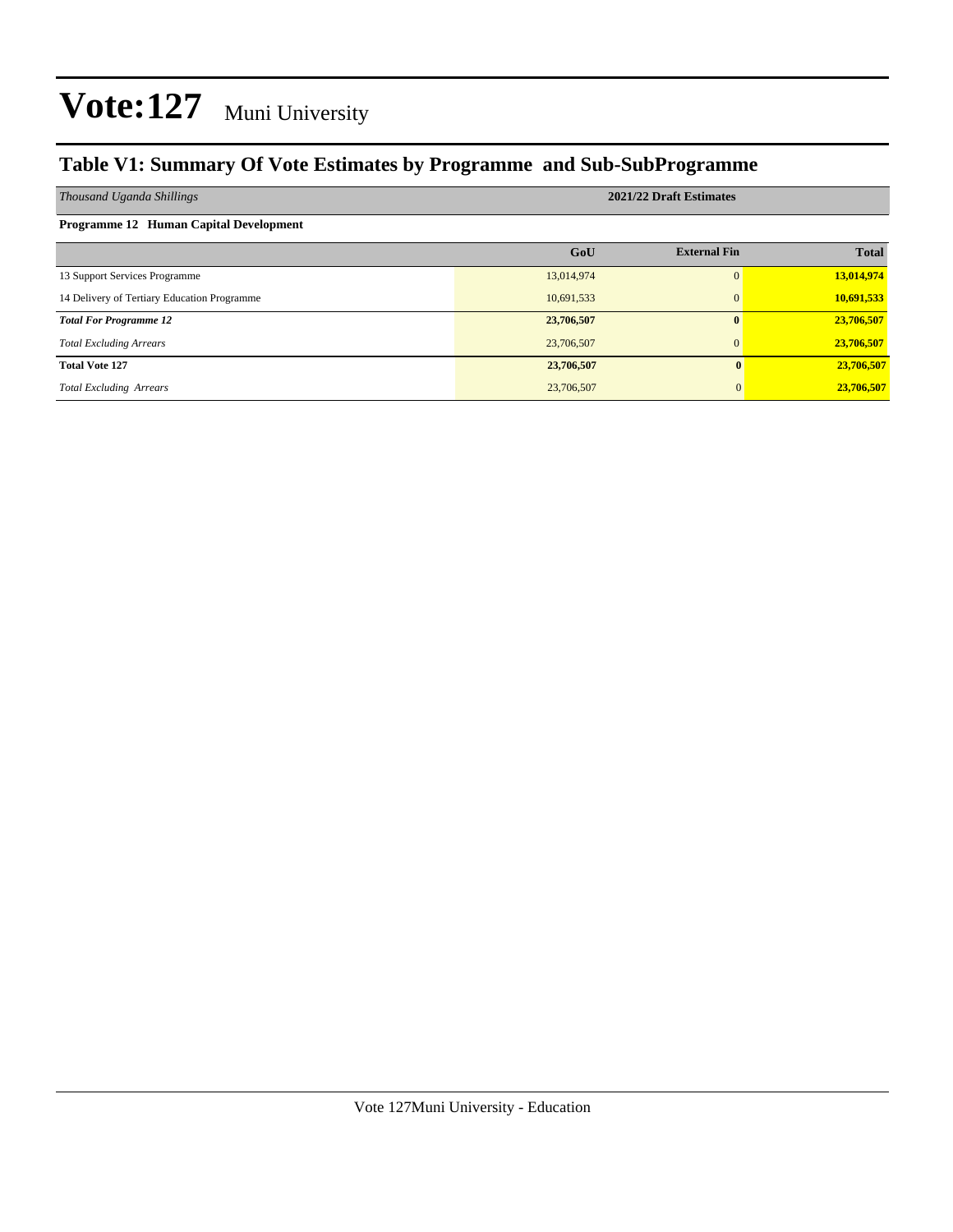#### **Table V2: Summary Of Vote Estimates by Sub-SubProgramme,Department and Project**

| Thousand Uganda Shillings                                                 |                  | 2020/21 Approved Budget |                  |              |            | 2021/22 Draft Estimates       |              |  |  |
|---------------------------------------------------------------------------|------------------|-------------------------|------------------|--------------|------------|-------------------------------|--------------|--|--|
| <b>Sub-SubProgramme 13 Support Services Programme</b>                     |                  |                         |                  |              |            |                               |              |  |  |
| <b>Recurrent Budget Estimates</b>                                         | <b>Wage</b>      | <b>Non-Wage</b>         | <b>AIA</b>       | <b>Total</b> | Wage       | <b>Non-Wage</b>               | <b>Total</b> |  |  |
| 02 Central Administration                                                 | 4,193,602        | 2,039,154               | $\boldsymbol{0}$ | 6,232,756    | 4,193,602  | 2,012,657                     | 6,206,259    |  |  |
| 03 Academic and Student Affairs                                           | 1,426,977        | 1,181,738               | $\overline{0}$   | 2,608,716    | 1,426,977  | 1,181,738                     | 2,608,715    |  |  |
| <b>Total Recurrent Budget Estimates for Sub-</b><br><b>SubProgramme</b>   | 5,620,579        | 3,220,893               | $\mathbf{0}$     | 8,841,471    | 5,620,579  | 3,194,395                     | 8,814,974    |  |  |
| <b>Development Budget Estimates</b>                                       | <b>GoU Dev't</b> | <b>External Fin</b>     | <b>AIA</b>       | <b>Total</b> |            | <b>GoU Dev't External Fin</b> | <b>Total</b> |  |  |
| 1685 Retooling of Muni University                                         | 4,247,098        | $\overline{0}$          | $\boldsymbol{0}$ | 4,247,098    | 4,200,000  | $\vert 0 \vert$               | 4,200,000    |  |  |
| <b>Total Development Budget Estimates for Sub-</b><br><b>SubProgramme</b> | 4,247,098        | $\bf{0}$                | $\bf{0}$         | 4,247,098    | 4,200,000  | $\mathbf{0}$                  | 4,200,000    |  |  |
|                                                                           | GoU              | <b>External Fin</b>     | <b>AIA</b>       | <b>Total</b> | GoU        | <b>External Fin</b>           | <b>Total</b> |  |  |
| <b>Total For Sub-SubProgramme 13</b>                                      | 13,088,569       | $\bf{0}$                | $\bf{0}$         | 13,088,569   | 13,014,974 | $\mathbf{0}$                  | 13,014,974   |  |  |
| <b>Total Excluding Arrears</b>                                            | 13.014.974       | $\mathbf{0}$            | $\overline{0}$   | 13,014,974   | 13,014,974 | $\overline{0}$                | 13,014,974   |  |  |
| <b>Sub-SubProgramme 14 Delivery of Tertiary Education Programme</b>       |                  |                         |                  |              |            |                               |              |  |  |
| <b>Recurrent Budget Estimates</b>                                         | <b>Wage</b>      | Non-Wage                | <b>AIA</b>       | <b>Total</b> | Wage       | Non-Wage                      | <b>Total</b> |  |  |
| 04 Faculty of Techno Science                                              | 1,446,211        | 230,975                 | $\boldsymbol{0}$ | 1,677,186    | 1,446,211  | 230,975                       | 1,677,186    |  |  |
| 05 Research and Innovation Department                                     | 296,250          | 123,978                 | $\boldsymbol{0}$ | 420,228      | 296,251    | 123,978                       | 420,229      |  |  |
| 06 Faculty of Education                                                   | 2,983,960        | 570,525                 | $\mathbf{0}$     | 3,554,485    | 2,983,960  | 570,525                       | 3,554,485    |  |  |
| 07 Faculty of Health Sciences                                             | 1.497.724        | 212,493                 | $\theta$         | 1,710,218    | 1,497,724  | 212,493                       | 1,710,217    |  |  |
| 08 Faculty of Science                                                     | 773,389          | 139,160                 | $\boldsymbol{0}$ | 912,549      | 773,389    | 139,160                       | 912,549      |  |  |
| 09 Agriculture and Environmental Science                                  | 1,082,598        | 204,825                 | $\mathbf{0}$     | 1,287,423    | 1,082,598  | 204,825                       | 1,287,423    |  |  |
| 10 Faculty of Management Science                                          | 898,610          | 230,834                 | $\mathbf{0}$     | 1,129,444    | 898,610    | 230,834                       | 1,129,444    |  |  |
| <b>Total Recurrent Budget Estimates for Sub-</b><br><b>SubProgramme</b>   | 8,978,743        | 1,712,789               | $\bf{0}$         | 10,691,533   | 8,978,743  | 1,712,790                     | 10,691,533   |  |  |
|                                                                           | GoU              | <b>External Fin</b>     | <b>AIA</b>       | <b>Total</b> | GoU        | <b>External Fin</b>           | <b>Total</b> |  |  |
| <b>Total For Sub-SubProgramme 14</b>                                      | 10,691,533       | $\bf{0}$                | $\bf{0}$         | 10,691,533   | 10,691,533 | $\bf{0}$                      | 10,691,533   |  |  |
| <b>Total Excluding Arrears</b>                                            | 10,691,533       | $\overline{0}$          | $\mathbf{0}$     | 10,691,533   | 10,691,533 | $\Omega$                      | 10,691,533   |  |  |
| <b>Total Vote 127</b>                                                     | 23,780,102       | $\bf{0}$                | $\bf{0}$         | 23,780,102   | 23,706,507 | $\bf{0}$                      | 23,706,507   |  |  |
| <b>Total Excluding Arrears</b>                                            | 23,706,507       | $\mathbf{0}$            | $\mathbf{0}$     | 23,706,507   | 23,706,507 | $\overline{0}$                | 23,706,507   |  |  |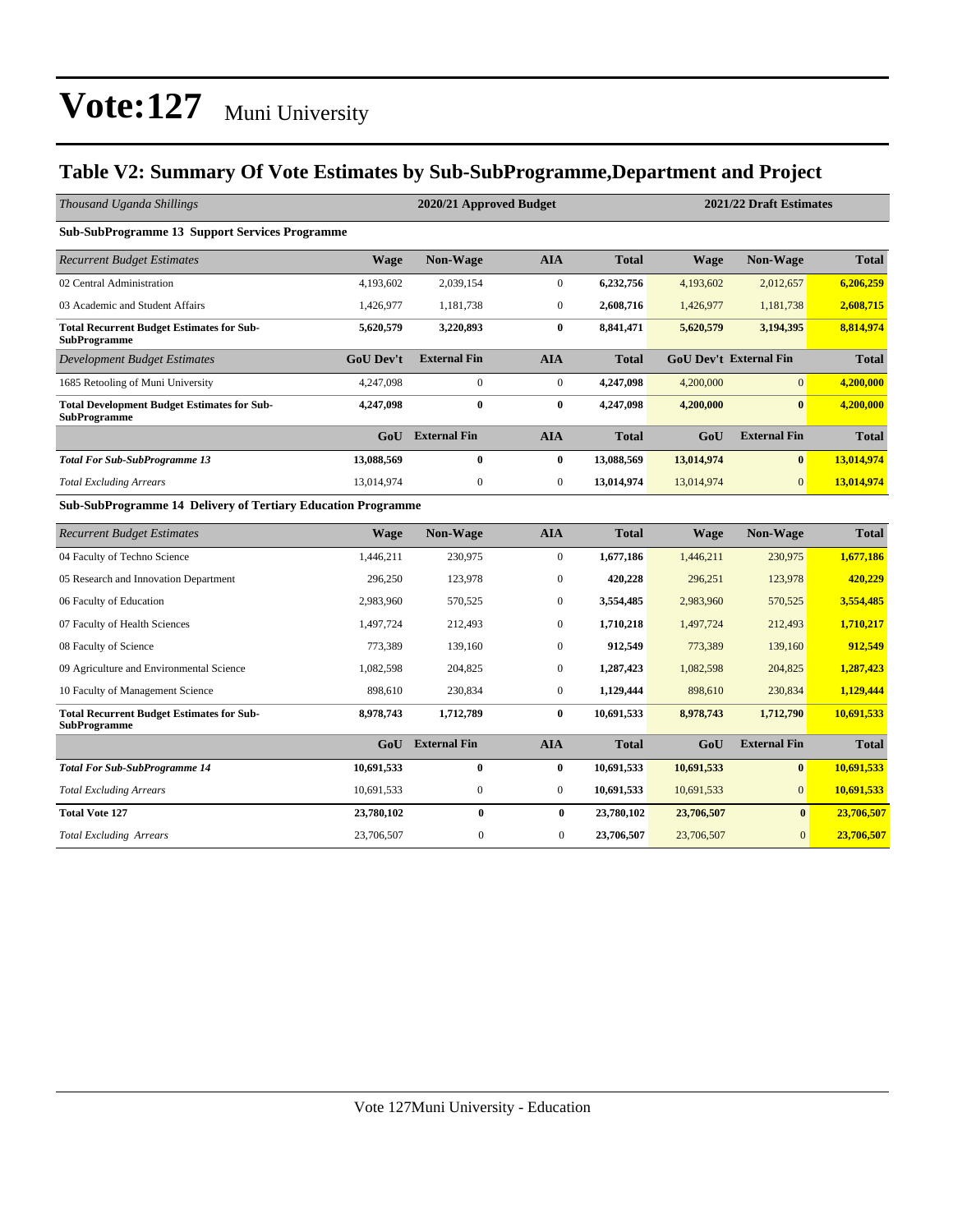#### **Table V3: Summary Vote Estimates by Item**

| Thousand Uganda Shillings                                   |            | 2020/21 Approved Budget |                  |              | 2021/22 Draft Estimates |                     |              |  |
|-------------------------------------------------------------|------------|-------------------------|------------------|--------------|-------------------------|---------------------|--------------|--|
|                                                             | GoU        | <b>External Fin</b>     | AIA              | <b>Total</b> | GoU                     | <b>External Fin</b> | <b>Total</b> |  |
| <b>Employees, Goods and Services (Outputs Provided)</b>     | 19,376,507 | $\bf{0}$                | $\bf{0}$         | 19,376,507   | 19,376,507              | $\bf{0}$            | 19,376,507   |  |
| 211101 General Staff Salaries                               | 13,286,097 | $\bf{0}$                | $\bf{0}$         | 13,286,097   | 13,286,097              | $\bf{0}$            | 13,286,097   |  |
| 211102 Contract Staff Salaries                              | 1,313,225  | $\bf{0}$                | $\bf{0}$         | 1,313,225    | 1,313,225               | $\bf{0}$            | 1,313,225    |  |
| 211103 Allowances (Inc. Casuals, Temporary)                 | 672,394    | $\bf{0}$                | $\bf{0}$         | 672,394      | 780,563                 | $\bf{0}$            | 780,563      |  |
| 212101 Social Security Contributions                        | 1,459,932  | $\bf{0}$                | $\bf{0}$         | 1,459,932    | 1,459,932               | $\bf{0}$            | 1,459,932    |  |
| 213001 Medical expenses (To employees)                      | 9,000      | $\bf{0}$                | $\bf{0}$         | 9,000        | 18,000                  | $\bf{0}$            | 18,000       |  |
| 213002 Incapacity, death benefits and funeral expenses      | 17,500     | $\bf{0}$                | $\bf{0}$         | 17,500       | 17,500                  | $\bf{0}$            | 17,500       |  |
| 213004 Gratuity Expenses                                    | 52,000     | $\bf{0}$                | $\bf{0}$         | 52,000       | 52,000                  | $\bf{0}$            | 52,000       |  |
| 221001 Advertising and Public Relations                     | 40,280     | $\bf{0}$                | $\bf{0}$         | 40,280       | 28,500                  | $\bf{0}$            | 28,500       |  |
| 221002 Workshops and Seminars                               | 118,920    | $\bf{0}$                | 0                | 118,920      | 30,755                  | $\bf{0}$            | 30,755       |  |
| 221003 Staff Training                                       | 72,696     | $\bf{0}$                | $\bf{0}$         | 72,696       | 81,700                  | $\bf{0}$            | 81,700       |  |
| 221004 Recruitment Expenses                                 | 12,000     | $\bf{0}$                | $\bf{0}$         | 12,000       | 12,000                  | $\bf{0}$            | 12,000       |  |
| 221005 Hire of Venue (chairs, projector, etc)               | 20,000     | $\bf{0}$                | $\bf{0}$         | 20,000       | 15,000                  | $\bf{0}$            | 15,000       |  |
| 221007 Books, Periodicals & Newspapers                      | 158,814    | $\bf{0}$                | $\bf{0}$         | 158,814      | 122,152                 | $\bf{0}$            | 122,152      |  |
| 221008 Computer supplies and Information Technology<br>(TT) | 58,100     | $\bf{0}$                | $\bf{0}$         | 58,100       | 83,700                  | $\bf{0}$            | 83,700       |  |
| 221009 Welfare and Entertainment                            | 147,497    | $\bf{0}$                | $\bf{0}$         | 147,497      | 134,200                 | $\bf{0}$            | 134,200      |  |
| 221011 Printing, Stationery, Photocopying and Binding       | 164,921    | $\bf{0}$                | $\bf{0}$         | 164,921      | 190,870                 | $\bf{0}$            | 190,870      |  |
| 221012 Small Office Equipment                               | 33,275     | $\bf{0}$                | $\bf{0}$         | 33,275       | 38,740                  | $\bf{0}$            | 38,740       |  |
| 221016 IFMS Recurrent costs                                 | 10,000     | $\bf{0}$                | 0                | 10,000       | 10,000                  | $\bf{0}$            | 10,000       |  |
| 221017 Subscriptions                                        | 15,000     | $\bf{0}$                | $\bf{0}$         | 15,000       | 17,000                  | $\bf{0}$            | 17,000       |  |
| 222001 Telecommunications                                   | 61,340     | $\bf{0}$                | $\bf{0}$         | 61,340       | 62,600                  | $\bf{0}$            | 62,600       |  |
| 222002 Postage and Courier                                  | 3,098      | $\bf{0}$                | 0                | 3,098        | 4,098                   | $\bf{0}$            | 4,098        |  |
| 222003 Information and communications technology<br>(ICT)   | 64,000     | $\bf{0}$                | $\bf{0}$         | 64,000       | 130,000                 | $\bf{0}$            | 130,000      |  |
| 223003 Rent – (Produced Assets) to private entities         | $\bf{0}$   | $\bf{0}$                | $\bf{0}$         | $\bf{0}$     | 49,600                  | $\bf{0}$            | 49,600       |  |
| 223004 Guard and Security services                          | 30,000     | $\bf{0}$                | 0                | 30,000       | 30,000                  | $\bf{0}$            | 30,000       |  |
| 223005 Electricity                                          | 50,000     | $\bf{0}$                | $\bf{0}$         | 50,000       | 30,000                  | $\bf{0}$            | 30,000       |  |
| 223006 Water                                                | 48,000     | $\bf{0}$                | $\bf{0}$         | 48,000       | 53,000                  | $\bf{0}$            | 53,000       |  |
| 223007 Other Utilities- (fuel, gas, firewood, charcoal)     | 2,000      | $\bf{0}$                | $\bf{0}$         | 2,000        | 2,000                   | $\bf{0}$            | 2,000        |  |
| 224001 Medical Supplies                                     | 88,269     | $\bf{0}$                | $\bf{0}$         | 88,269       | 84,971                  | $\pmb{0}$           | 84,971       |  |
| 224004 Cleaning and Sanitation                              | 50,000     | $\bf{0}$                | 0                | 50,000       | 50,000                  | $\bf{0}$            | 50,000       |  |
| 224005 Uniforms, Beddings and Protective Gear               | 33,020     | $\bf{0}$                | $\bf{0}$         | 33,020       | 23,000                  | $\bf{0}$            | 23,000       |  |
| 224006 Agricultural Supplies                                | 22,580     | $\bf{0}$                | $\bf{0}$         | 22,580       | 2,000                   | $\bf{0}$            | 2,000        |  |
| 225001 Consultancy Services- Short term                     | 31,000     | $\bf{0}$                | $\bf{0}$         | 31,000       | 21,000                  | $\bf{0}$            | 21,000       |  |
| 226001 Insurances                                           | 36,000     | $\bf{0}$                | $\bf{0}$         | 36,000       | 102,000                 | $\bf{0}$            | 102,000      |  |
| 226002 Licenses                                             | 1,500      | $\bf{0}$                | $\bf{0}$         | 1,500        | 1,500                   | $\bf{0}$            | 1,500        |  |
| 227001 Travel inland                                        | 389,470    | $\boldsymbol{0}$        | $\boldsymbol{0}$ | 389,470      | 410,532                 | $\bf{0}$            | 410,532      |  |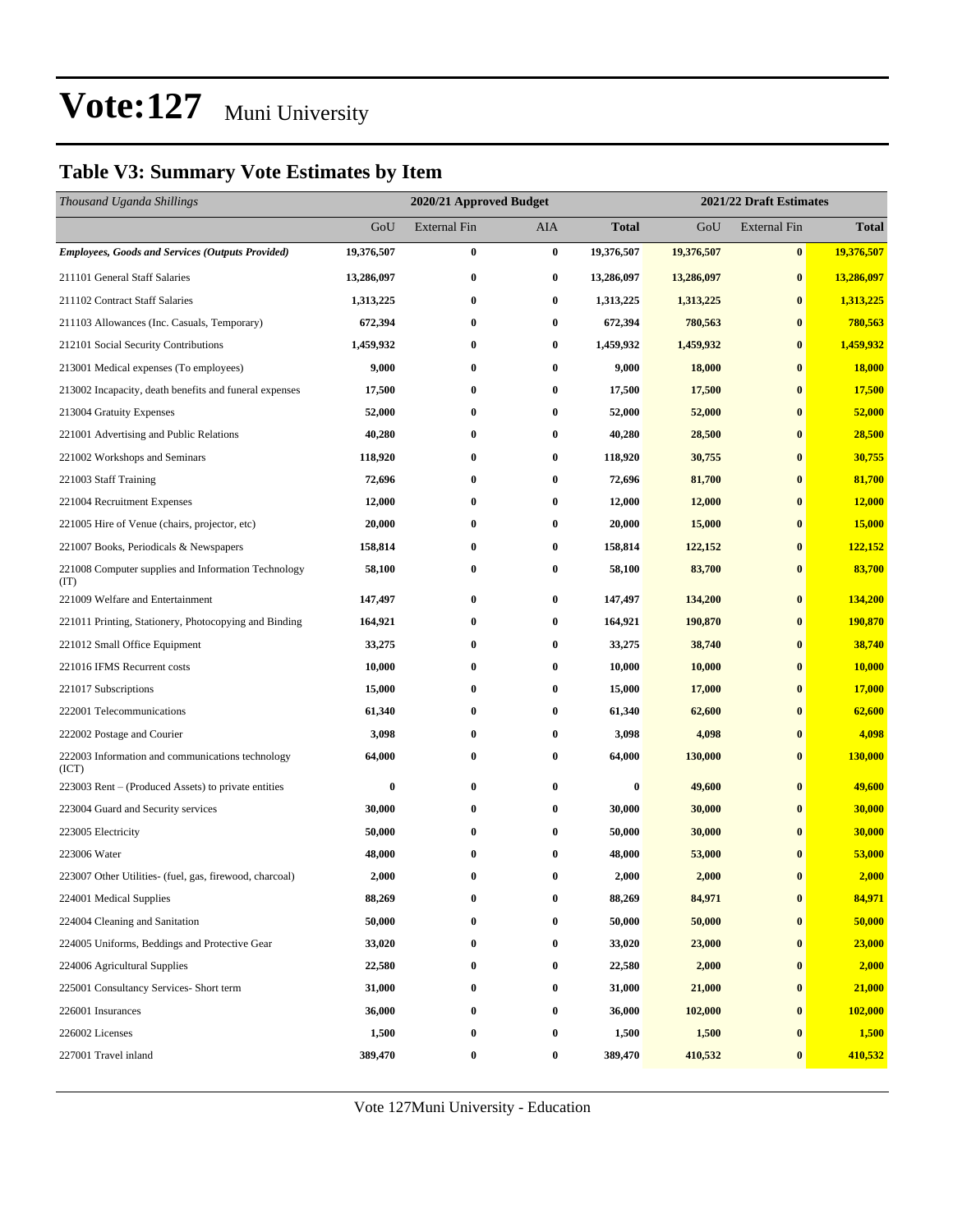| 227002 Travel abroad                                               | 92,000     | $\bf{0}$     | 0              | 92,000     | 15,871     | $\bf{0}$       | 15,871                  |
|--------------------------------------------------------------------|------------|--------------|----------------|------------|------------|----------------|-------------------------|
| 227003 Carriage, Haulage, Freight and transport hire               | 3,000      | $\bf{0}$     | $\bf{0}$       | 3,000      | 2,400      | $\bf{0}$       | 2,400                   |
| 227004 Fuel, Lubricants and Oils                                   | 65,000     | $\bf{0}$     | $\bf{0}$       | 65,000     | 65,000     | $\bf{0}$       | 65,000                  |
| 228001 Maintenance - Civil                                         | 45,000     | $\bf{0}$     | $\bf{0}$       | 45,000     | 40,000     | $\mathbf{0}$   | 40,000                  |
| 228002 Maintenance - Vehicles                                      | 70,000     | $\bf{0}$     | 0              | 70,000     | 70,000     | $\mathbf{0}$   | 70,000                  |
| 228003 Maintenance – Machinery, Equipment &<br>Furniture           | 50,000     | $\bf{0}$     | 0              | 50,000     | 40,000     | $\bf{0}$       | 40,000                  |
| 228004 Maintenance - Other                                         | 24,500     | $\bf{0}$     | $\bf{0}$       | 24,500     | 20,000     | $\bf{0}$       | 20,000                  |
| 273101 Medical expenses (To general Public)                        | 8,000      | $\bf{0}$     | 0              | 8,000      | $\bf{0}$   | $\bf{0}$       | $\overline{\mathbf{0}}$ |
| 273102 Incapacity, death benefits and funeral expenses             | 7,000      | $\mathbf{0}$ | 0              | 7,000      | 10,000     | $\mathbf{0}$   | 10,000                  |
| 282103 Scholarships and related costs                              | 440,079    | $\bf{0}$     | $\bf{0}$       | 440,079    | 365,000    | $\bf{0}$       | 365,000                 |
| <b>Grants, Transfers and Subsides (Outputs Funded)</b>             | 130,000    | $\bf{0}$     | $\bf{0}$       | 130,000    | 130,000    | $\bf{0}$       | 130,000                 |
| 262101 Contributions to International Organisations<br>(Current)   | 60,000     | $\bf{0}$     | $\bf{0}$       | 60,000     | 60,000     | $\bf{0}$       | 60,000                  |
| 263104 Transfers to other govt. Units (Current)                    | 70,000     | $\bf{0}$     | $\bf{0}$       | 70,000     | 70,000     | $\bf{0}$       | 70,000                  |
| <b>Investment</b> (Capital Purchases)                              | 4,200,000  | $\pmb{0}$    | $\bf{0}$       | 4,200,000  | 4,200,000  | $\bf{0}$       | 4,200,000               |
| 281503 Engineering and Design Studies & Plans for<br>capital works | 200,000    | $\bf{0}$     | $\bf{0}$       | 200,000    | 260,000    | $\bf{0}$       | 260,000                 |
| 281504 Monitoring, Supervision & Appraisal of Capital<br>work      | 15,000     | $\bf{0}$     | $\bf{0}$       | 15,000     | 20,000     | $\bf{0}$       | 20,000                  |
| 312101 Non-Residential Buildings                                   | 1,948,987  | $\bf{0}$     | $\bf{0}$       | 1,948,987  | 2,860,604  | $\bf{0}$       | 2,860,604               |
| 312102 Residential Buildings                                       | $\bf{0}$   | $\bf{0}$     | $\bf{0}$       | $\bf{0}$   | 140,000    | $\bf{0}$       | 140,000                 |
| 312104 Other Structures                                            | 520,000    | $\mathbf{0}$ | 0              | 520,000    | $\bf{0}$   | $\mathbf{0}$   | $\bf{0}$                |
| 312201 Transport Equipment                                         | 350,000    | $\bf{0}$     | 0              | 350,000    | 200,000    | $\mathbf{0}$   | 200,000                 |
| 312202 Machinery and Equipment                                     | 971,013    | $\bf{0}$     | $\bf{0}$       | 971,013    | 685,696    | $\bf{0}$       | 685,696                 |
| 312203 Furniture & Fixtures                                        | 95,000     | $\bf{0}$     | $\bf{0}$       | 95,000     | 33,700     | $\bf{0}$       | 33,700                  |
| 312213 ICT Equipment                                               | 100,000    | $\bf{0}$     | $\bf{0}$       | 100,000    | $\bf{0}$   | $\bf{0}$       | $\overline{\mathbf{0}}$ |
| <b>Arrears</b>                                                     | 73,595     | $\bf{0}$     | $\bf{0}$       | 73,595     | $\bf{0}$   | $\bf{0}$       | $\bf{0}$                |
| 321605 Domestic arrears (Budgeting)                                | 72,975     | $\bf{0}$     | $\bf{0}$       | 72,975     | $\bf{0}$   | $\bf{0}$       | $\bf{0}$                |
| 321612 Water arrears(Budgeting)                                    | 620        | $\bf{0}$     | $\bf{0}$       | 620        | $\bf{0}$   | $\bf{0}$       | $\bf{0}$                |
| <b>Grand Total Vote 127</b>                                        | 23,780,102 | $\bf{0}$     | $\bf{0}$       | 23,780,102 | 23,706,507 | $\bf{0}$       | 23,706,507              |
| <b>Total Excluding Arrears</b>                                     | 23,706,507 | $\mathbf{0}$ | $\overline{0}$ | 23,706,507 | 23,706,507 | $\overline{0}$ | 23,706,507              |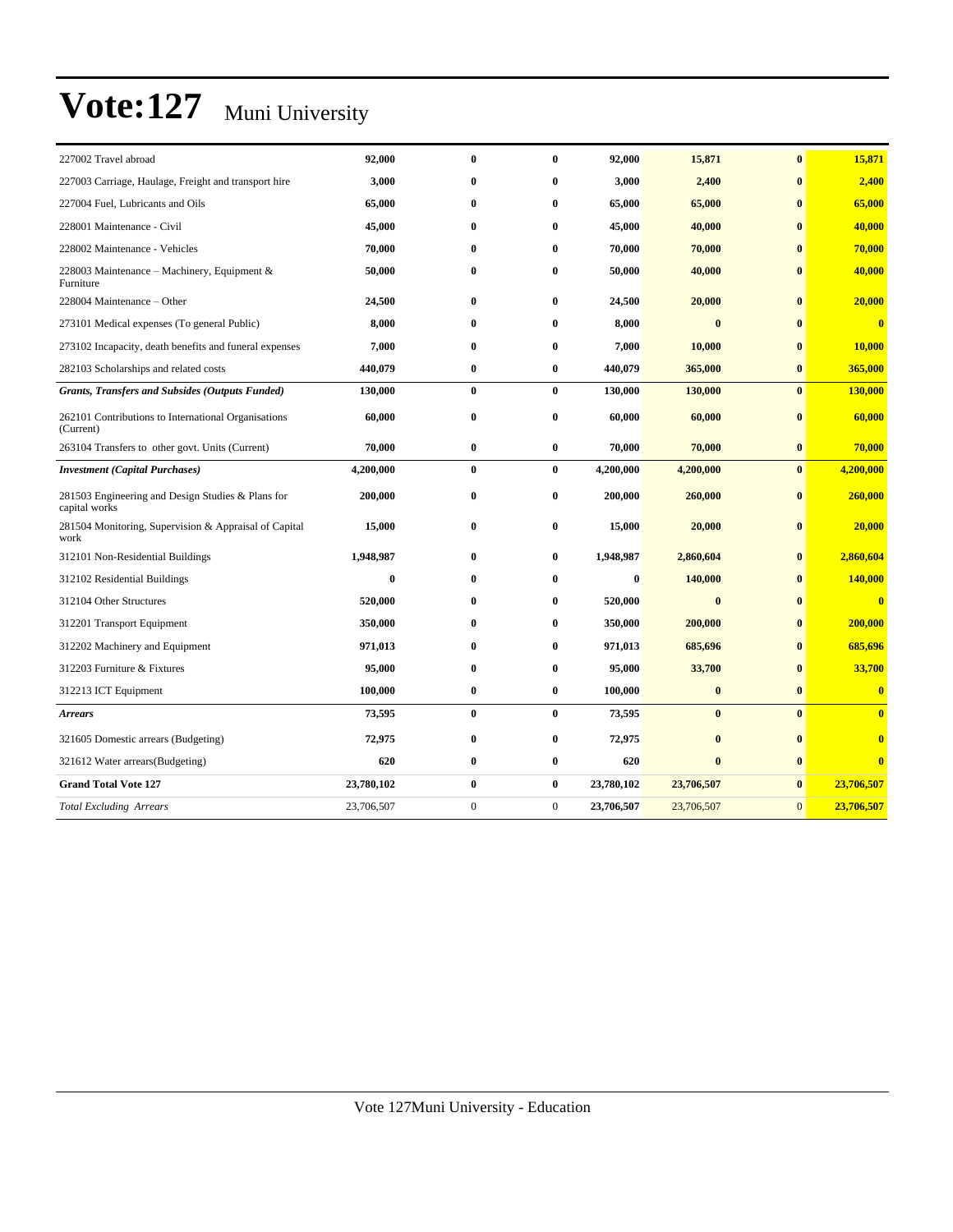#### **Table V4: Detailed Estimates by Sub-SubProgramme, Department,Project and Output and Item**

#### *Sub-SubProgrammme 13 Support Services Programme*

*Recurrent Budget Estimates*

#### **Department 02 Central Administration**

| Thousand Uganda Shillings                                |                  | 2020/21 Approved Budget |                  |              |                  | 2021/22 Draft Estimates |               |  |  |
|----------------------------------------------------------|------------------|-------------------------|------------------|--------------|------------------|-------------------------|---------------|--|--|
| <b>Outputs Provided</b>                                  | Wage             | Non Wage                | <b>AIA</b>       | <b>Total</b> | Wage             | Non Wage                | <b>Total</b>  |  |  |
| <b>Budget Output 071301 Administrative Services</b>      |                  |                         |                  |              |                  |                         |               |  |  |
| 211101 General Staff Salaries                            | 3,019,560        | $\boldsymbol{0}$        | $\mathbf{0}$     | 3,019,560    | 3,019,560        | $\Omega$                | 3,019,560     |  |  |
| 211102 Contract Staff Salaries                           | 995,742          | $\mathbf{0}$            | $\mathbf{0}$     | 995,742      | 995,742          | $\overline{0}$          | 995,742       |  |  |
| 211103 Allowances (Inc. Casuals, Temporary)              | $\boldsymbol{0}$ | 379,047                 | $\mathbf{0}$     | 379,047      | $\mathbf{0}$     | 391,327                 | 391,327       |  |  |
| 212101 Social Security Contributions                     | $\boldsymbol{0}$ | 401,530                 | $\mathbf{0}$     | 401,530      | $\mathbf{0}$     | 401,530                 | 401,530       |  |  |
| 213001 Medical expenses (To employees)                   | $\boldsymbol{0}$ | 5,000                   | $\mathbf{0}$     | 5,000        | $\mathbf{0}$     | 10,000                  | <b>10,000</b> |  |  |
| 213002 Incapacity, death benefits and funeral expenses   | $\boldsymbol{0}$ | 8,000                   | $\mathbf{0}$     | 8,000        | $\mathbf{0}$     | 8,000                   | 8,000         |  |  |
| 213004 Gratuity Expenses                                 | $\boldsymbol{0}$ | 52,000                  | $\mathbf{0}$     | 52,000       | $\mathbf{0}$     | 52,000                  | 52,000        |  |  |
| 221001 Advertising and Public Relations                  | $\mathbf{0}$     | 8,280                   | $\mathbf{0}$     | 8,280        | $\boldsymbol{0}$ | $\overline{0}$          | $\bf{0}$      |  |  |
| 221002 Workshops and Seminars                            | $\boldsymbol{0}$ | 8,000                   | $\boldsymbol{0}$ | 8,000        | $\mathbf{0}$     | 4,000                   | 4,000         |  |  |
| 221003 Staff Training                                    | $\boldsymbol{0}$ | 2,000                   | $\mathbf{0}$     | 2,000        | $\mathbf{0}$     | $\overline{0}$          | $\bf{0}$      |  |  |
| 221004 Recruitment Expenses                              | $\boldsymbol{0}$ | 12,000                  | $\mathbf{0}$     | 12,000       | $\mathbf{0}$     | 12,000                  | 12,000        |  |  |
| 221008 Computer supplies and Information Technology (IT) | $\boldsymbol{0}$ | 12,000                  | $\mathbf{0}$     | 12,000       | $\mathbf{0}$     | 12,000                  | <b>12,000</b> |  |  |
| 221009 Welfare and Entertainment                         | $\mathbf{0}$     | 40,000                  | $\mathbf{0}$     | 40,000       | $\mathbf{0}$     | 30,000                  | 30,000        |  |  |
| 221011 Printing, Stationery, Photocopying and Binding    | $\boldsymbol{0}$ | 16,000                  | $\mathbf{0}$     | 16,000       | $\mathbf{0}$     | 16,000                  | <b>16,000</b> |  |  |
| 221012 Small Office Equipment                            | $\mathbf{0}$     | 4,000                   | $\mathbf{0}$     | 4,000        | $\overline{0}$   | 4,000                   | 4,000         |  |  |
| 221017 Subscriptions                                     | $\boldsymbol{0}$ | 4,000                   | $\mathbf{0}$     | 4,000        | $\mathbf{0}$     | 4,000                   | 4,000         |  |  |
| 222001 Telecommunications                                | $\boldsymbol{0}$ | 50,000                  | $\mathbf 0$      | 50,000       | $\mathbf{0}$     | 50,000                  | 50,000        |  |  |
| 222002 Postage and Courier                               | $\boldsymbol{0}$ | 1,000                   | $\mathbf{0}$     | 1,000        | $\mathbf{0}$     | 1,000                   | 1,000         |  |  |
| 222003 Information and communications technology (ICT)   | $\boldsymbol{0}$ | 60,000                  | $\mathbf{0}$     | 60,000       | $\mathbf{0}$     | 60,000                  | 60,000        |  |  |
| 223004 Guard and Security services                       | $\boldsymbol{0}$ | 30,000                  | $\mathbf 0$      | 30,000       | $\mathbf{0}$     | 30,000                  | 30,000        |  |  |
| 223007 Other Utilities- (fuel, gas, firewood, charcoal)  | $\boldsymbol{0}$ | 1,000                   | $\mathbf{0}$     | 1,000        | $\mathbf{0}$     | 1,000                   | 1,000         |  |  |
| 224004 Cleaning and Sanitation                           | $\mathbf{0}$     | 48,000                  | $\overline{0}$   | 48,000       | $\boldsymbol{0}$ | 48,000                  | 48,000        |  |  |
| 224005 Uniforms, Beddings and Protective Gear            | $\boldsymbol{0}$ | 10,000                  | $\boldsymbol{0}$ | 10,000       | $\mathbf{0}$     | 5,000                   | 5,000         |  |  |
| 224006 Agricultural Supplies                             | $\boldsymbol{0}$ | 2,000                   | $\mathbf 0$      | 2,000        | $\mathbf{0}$     | 2,000                   | 2,000         |  |  |
| 225001 Consultancy Services- Short term                  | $\boldsymbol{0}$ | 10,000                  | $\mathbf{0}$     | 10,000       | $\boldsymbol{0}$ | $\overline{0}$          | $\bf{0}$      |  |  |
| 226001 Insurances                                        | $\boldsymbol{0}$ | $\overline{0}$          | $\mathbf 0$      | $\bf{0}$     | $\mathbf{0}$     | 80,000                  | 80,000        |  |  |
| 227001 Travel inland                                     | $\mathbf{0}$     | 93,000                  | $\mathbf 0$      | 93,000       | $\mathbf{0}$     | 86,000                  | 86,000        |  |  |
| 227002 Travel abroad                                     | $\mathbf{0}$     | 60,000                  | $\mathbf{0}$     | 60,000       | $\overline{0}$   | $\overline{0}$          | $\mathbf{0}$  |  |  |
| 227003 Carriage, Haulage, Freight and transport hire     | $\mathbf{0}$     | 2,000                   | $\overline{0}$   | 2,000        | $\overline{0}$   | 2,000                   | 2,000         |  |  |
| 273102 Incapacity, death benefits and funeral expenses   | $\boldsymbol{0}$ | 7,000                   | $\mathbf{0}$     | 7,000        | $\mathbf{0}$     | 10,000                  | 10,000        |  |  |
| <b>Total Cost of Budget Output 01</b>                    | 4,015,302        | 1,325,857               | 0                | 5,341,158    | 4,015,302        | 1,319,857               | 5,335,159     |  |  |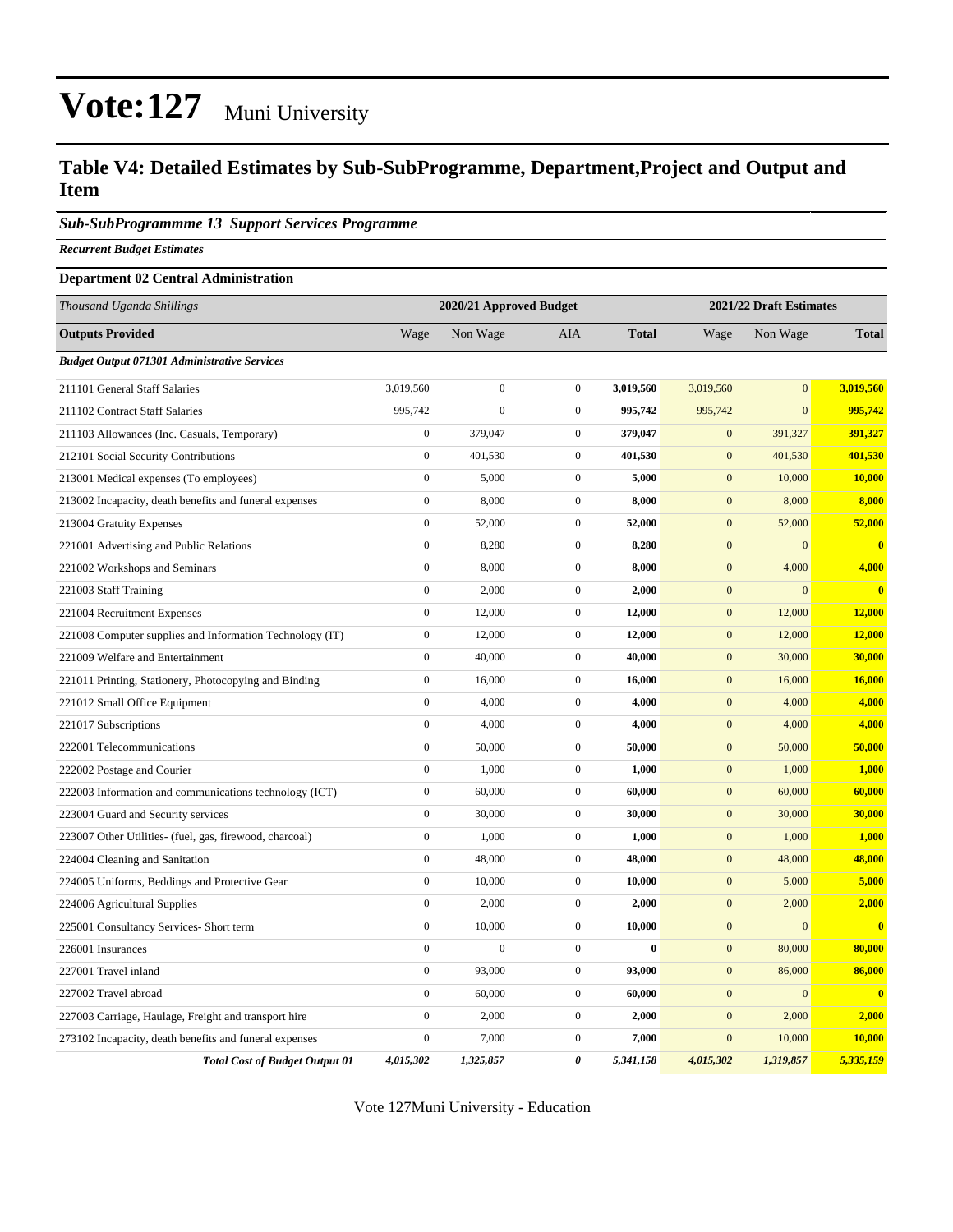| <b>Budget Output 071302 Financial Management and Accounting Services</b> |                  |                  |                  |          |                       |              |          |
|--------------------------------------------------------------------------|------------------|------------------|------------------|----------|-----------------------|--------------|----------|
| 211103 Allowances (Inc. Casuals, Temporary)                              | $\mathbf{0}$     | 20,000           | $\mathbf{0}$     | 20,000   | $\mathbf{0}$          | 20,000       | 20,000   |
| 221011 Printing, Stationery, Photocopying and Binding                    | $\boldsymbol{0}$ | 10,000           | $\mathbf{0}$     | 10,000   | $\mathbf{0}$          | 10,000       | 10,000   |
| 221016 IFMS Recurrent costs                                              | $\mathbf{0}$     | 10,000           | $\mathbf{0}$     | 10,000   | $\mathbf{0}$          | 10,000       | 10,000   |
| 227001 Travel inland                                                     | $\mathbf{0}$     | 15,000           | $\mathbf{0}$     | 15,000   | $\mathbf{0}$          | 10,000       | 10,000   |
| <b>Total Cost of Budget Output 02</b>                                    | $\pmb{\theta}$   | 55,000           | 0                | 55,000   | $\boldsymbol{\theta}$ | 50,000       | 50,000   |
| <b>Budget Output 071303 Procurement Services</b>                         |                  |                  |                  |          |                       |              |          |
| 211103 Allowances (Inc. Casuals, Temporary)                              | $\mathbf{0}$     | 15,000           | $\mathbf{0}$     | 15,000   | $\mathbf{0}$          | 15,000       | 15,000   |
| 221008 Computer supplies and Information Technology (IT)                 | $\mathbf{0}$     | 2,000            | $\mathbf{0}$     | 2,000    | $\mathbf{0}$          | $\mathbf{0}$ | $\bf{0}$ |
| 221011 Printing, Stationery, Photocopying and Binding                    | $\mathbf{0}$     | 6,000            | $\mathbf{0}$     | 6,000    | $\mathbf{0}$          | 6,000        | 6,000    |
| 221017 Subscriptions                                                     | $\mathbf{0}$     | $\mathbf{0}$     | $\mathbf{0}$     | $\bf{0}$ | $\mathbf{0}$          | 2,000        | 2,000    |
| 227001 Travel inland                                                     | $\mathbf{0}$     | 10,000           | $\mathbf{0}$     | 10,000   | $\mathbf{0}$          | 10,000       | 10,000   |
| <b>Total Cost of Budget Output 03</b>                                    | $\pmb{\theta}$   | 33,000           | 0                | 33,000   | $\boldsymbol{\theta}$ | 33,000       | 33,000   |
| <b>Budget Output 071304 Planning and Monitoring Services</b>             |                  |                  |                  |          |                       |              |          |
| 211103 Allowances (Inc. Casuals, Temporary)                              | $\mathbf{0}$     | 6,000            | $\mathbf{0}$     | 6,000    | $\mathbf{0}$          | 6,000        | 6,000    |
| 221009 Welfare and Entertainment                                         | $\boldsymbol{0}$ | 2,000            | $\mathbf{0}$     | 2,000    | $\mathbf{0}$          | 2,000        | 2,000    |
| 221011 Printing, Stationery, Photocopying and Binding                    | $\mathbf{0}$     | 4,000            | $\mathbf{0}$     | 4,000    | $\mathbf{0}$          | 4,000        | 4,000    |
| 227001 Travel inland                                                     | $\mathbf{0}$     | 8,000            | $\mathbf{0}$     | 8,000    | $\mathbf{0}$          | 8,000        | 8,000    |
| <b>Total Cost of Budget Output 04</b>                                    | 0                | 20,000           | 0                | 20,000   | $\boldsymbol{\theta}$ | 20,000       | 20,000   |
| <b>Budget Output 071305 Audit</b>                                        |                  |                  |                  |          |                       |              |          |
| 211101 General Staff Salaries                                            | 178,300          | $\mathbf{0}$     | $\mathbf{0}$     | 178,300  | 178,300               | $\mathbf{0}$ | 178,300  |
| 211103 Allowances (Inc. Casuals, Temporary)                              | $\mathbf{0}$     | 5,000            | $\mathbf{0}$     | 5,000    | $\boldsymbol{0}$      | 8,000        | 8,000    |
| 212101 Social Security Contributions                                     | $\mathbf{0}$     | 17,830           | $\mathbf{0}$     | 17,830   | $\mathbf{0}$          | 17,830       | 17,830   |
| 221003 Staff Training                                                    | $\mathbf{0}$     | 6,000            | $\mathbf{0}$     | 6,000    | $\mathbf{0}$          | 3,000        | 3,000    |
| 221011 Printing, Stationery, Photocopying and Binding                    | $\mathbf{0}$     | 6,000            | $\mathbf{0}$     | 6,000    | $\mathbf{0}$          | 6,000        | 6,000    |
| 221012 Small Office Equipment                                            | $\mathbf{0}$     | 2,000            | $\mathbf{0}$     | 2,000    | $\mathbf{0}$          | 1,500        | 1,500    |
| 221017 Subscriptions                                                     | $\mathbf{0}$     | 3,000            | $\mathbf{0}$     | 3,000    | $\mathbf{0}$          | 3,000        | 3,000    |
| 227001 Travel inland                                                     | $\boldsymbol{0}$ | 7,970            | $\mathbf{0}$     | 7,970    | $\overline{0}$        | 8,470        | 8,470    |
| <b>Total Cost of Budget Output 05</b>                                    | 178,300          | 47,800           | 0                | 226,100  | 178,300               | 47,800       | 226,100  |
| <b>Budget Output 071307 Estates and Works</b>                            |                  |                  |                  |          |                       |              |          |
| 221012 Small Office Equipment                                            | $\boldsymbol{0}$ | 500              | $\boldsymbol{0}$ | 500      | $\mathbf{0}$          | 500          | 500      |
| 221017 Subscriptions                                                     | $\boldsymbol{0}$ | 1,000            | $\boldsymbol{0}$ | 1,000    | $\boldsymbol{0}$      | 1,000        | 1,000    |
| 223003 Rent – (Produced Assets) to private entities                      | $\mathbf{0}$     | $\boldsymbol{0}$ | $\boldsymbol{0}$ | $\bf{0}$ | $\boldsymbol{0}$      | 49,600       | 49,600   |
| 223005 Electricity                                                       | $\boldsymbol{0}$ | 50,000           | $\mathbf{0}$     | 50,000   | $\boldsymbol{0}$      | 30,000       | 30,000   |
| 223006 Water                                                             | $\mathbf{0}$     | 48,000           | $\boldsymbol{0}$ | 48,000   | $\boldsymbol{0}$      | 53,000       | 53,000   |
| 224005 Uniforms, Beddings and Protective Gear                            | $\boldsymbol{0}$ | 2,500            | $\mathbf{0}$     | 2,500    | $\boldsymbol{0}$      | 2,000        | 2,000    |
| 225001 Consultancy Services- Short term                                  | $\boldsymbol{0}$ | 5,000            | $\boldsymbol{0}$ | 5,000    | $\boldsymbol{0}$      | 5,000        | 5,000    |
| 226001 Insurances                                                        | $\boldsymbol{0}$ | 36,000           | $\boldsymbol{0}$ | 36,000   | $\boldsymbol{0}$      | 22,000       | 22,000   |
| 226002 Licenses                                                          | $\boldsymbol{0}$ | 1,500            | $\boldsymbol{0}$ | 1,500    | $\boldsymbol{0}$      | 1,500        | 1,500    |
|                                                                          |                  |                  |                  |          |                       |              |          |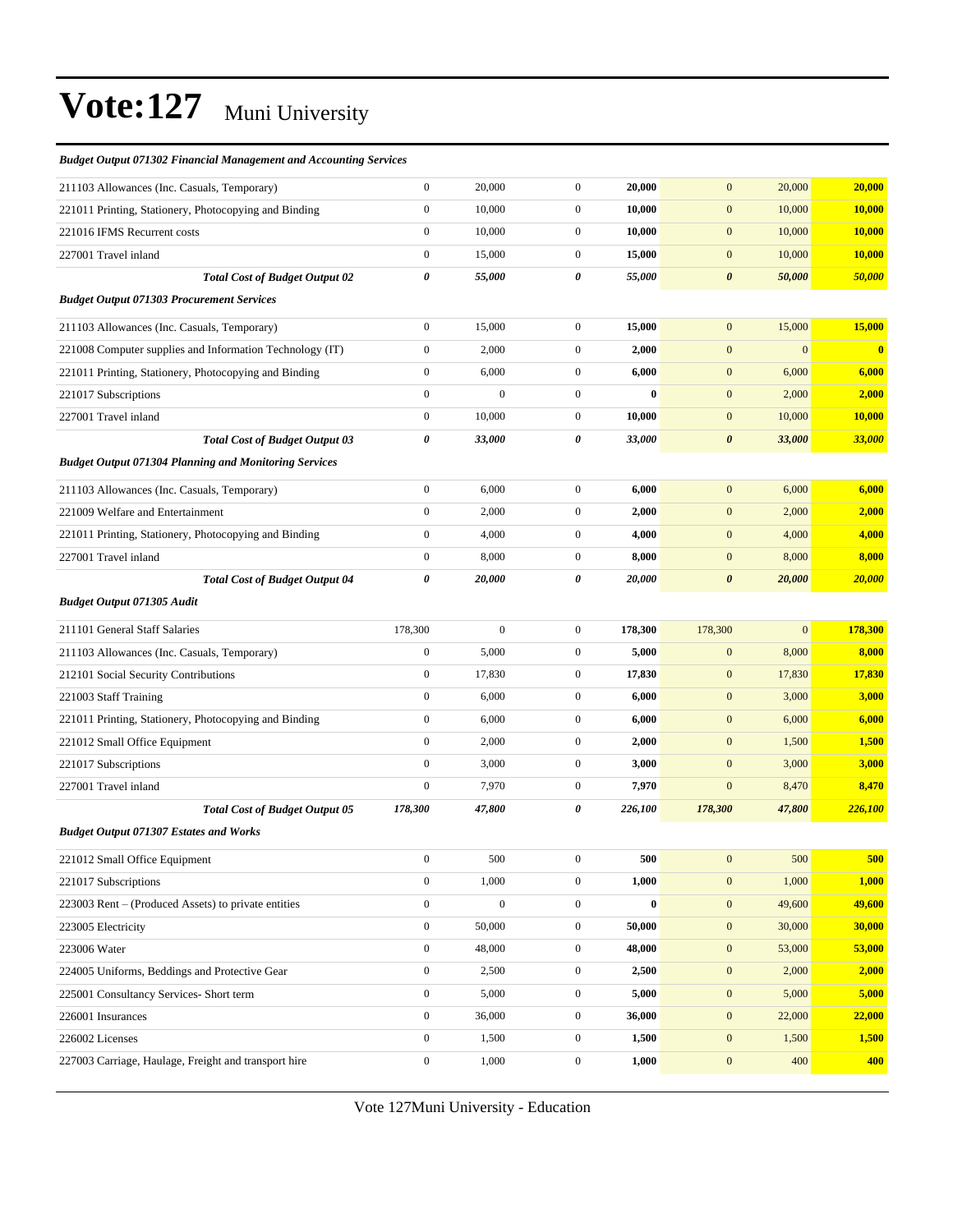| 227004 Fuel, Lubricants and Oils                               | $\mathbf{0}$          | 65,000                  | $\boldsymbol{0}$ | 65,000       | $\mathbf{0}$          | 65,000                  | 65,000                |
|----------------------------------------------------------------|-----------------------|-------------------------|------------------|--------------|-----------------------|-------------------------|-----------------------|
| 228001 Maintenance - Civil                                     | $\mathbf{0}$          | 45,000                  | $\boldsymbol{0}$ | 45,000       | $\boldsymbol{0}$      | 40,000                  | 40,000                |
| 228002 Maintenance - Vehicles                                  | $\boldsymbol{0}$      | 70,000                  | $\overline{0}$   | 70,000       | $\boldsymbol{0}$      | 70,000                  | 70,000                |
| 228003 Maintenance - Machinery, Equipment & Furniture          | $\boldsymbol{0}$      | 50,000                  | $\boldsymbol{0}$ | 50,000       | $\boldsymbol{0}$      | 40,000                  | 40,000                |
| 228004 Maintenance – Other                                     | $\boldsymbol{0}$      | 24,500                  | $\mathbf{0}$     | 24,500       | $\boldsymbol{0}$      | 20,000                  | 20,000                |
| <b>Total Cost of Budget Output 07</b>                          | $\boldsymbol{\theta}$ | 400,000                 | 0                | 400,000      | $\boldsymbol{\theta}$ | 400,000                 | 400,000               |
| <b>Budget Output 071308 University Hospital/Clinic</b>         |                       |                         |                  |              |                       |                         |                       |
| 211103 Allowances (Inc. Casuals, Temporary)                    | $\mathbf{0}$          | 2,000                   | $\overline{0}$   | 2,000        | $\boldsymbol{0}$      | 2,000                   | 2,000                 |
| 221011 Printing, Stationery, Photocopying and Binding          | $\boldsymbol{0}$      | 2,000                   | $\overline{0}$   | 2,000        | $\boldsymbol{0}$      | $\mathbf{0}$            | $\bf{0}$              |
| 223007 Other Utilities- (fuel, gas, firewood, charcoal)        | $\boldsymbol{0}$      | 1,000                   | $\boldsymbol{0}$ | 1,000        | $\boldsymbol{0}$      | 1,000                   | 1,000                 |
| 224001 Medical Supplies                                        | $\boldsymbol{0}$      | 34,000                  | $\boldsymbol{0}$ | 34,000       | $\mathbf{0}$          | 47,000                  | 47,000                |
| 224004 Cleaning and Sanitation                                 | $\mathbf{0}$          | 2,000                   | $\mathbf{0}$     | 2,000        | $\mathbf{0}$          | 2,000                   | 2,000                 |
| 227001 Travel inland                                           | $\boldsymbol{0}$      | 4,000                   | $\boldsymbol{0}$ | 4,000        | $\mathbf{0}$          | 4,000                   | 4,000                 |
| <b>Total Cost of Budget Output 08</b>                          | $\boldsymbol{\theta}$ | 45,000                  | 0                | 45,000       | $\pmb{\theta}$        | 56,000                  | 56,000                |
| <b>Budget Output 071319 Human Resource Management Services</b> |                       |                         |                  |              |                       |                         |                       |
| 221002 Workshops and Seminars                                  | $\boldsymbol{0}$      | 12,000                  | $\boldsymbol{0}$ | 12,000       | $\mathbf{0}$          | 8,000                   | 8,000                 |
| 221003 Staff Training                                          | $\boldsymbol{0}$      | 31,000                  | $\overline{0}$   | 31,000       | $\mathbf{0}$          | 30,000                  | 30,000                |
| 227001 Travel inland                                           | $\boldsymbol{0}$      | 23,000                  | $\mathbf{0}$     | 23,000       | $\mathbf{0}$          | 28,000                  | 28,000                |
| <b>Total Cost of Budget Output 19</b>                          | 0                     | 66,000                  | 0                | 66,000       | $\boldsymbol{\theta}$ | 66,000                  | 66,000                |
| <b>Budget Output 071320 Records Management Services</b>        |                       |                         |                  |              |                       |                         |                       |
| 221011 Printing, Stationery, Photocopying and Binding          | $\boldsymbol{0}$      | $\boldsymbol{0}$        | $\overline{0}$   | $\bf{0}$     | $\boldsymbol{0}$      | 10,000                  | 10,000                |
| 222001 Telecommunications                                      | $\boldsymbol{0}$      | 1,200                   | $\boldsymbol{0}$ | 1,200        | $\mathbf{0}$          | 1,200                   | 1,200                 |
| 222002 Postage and Courier                                     | $\boldsymbol{0}$      | 1,600                   | $\boldsymbol{0}$ | 1,600        | $\boldsymbol{0}$      | 1,600                   | 1,600                 |
| 227001 Travel inland                                           | $\boldsymbol{0}$      | 17,200                  | $\mathbf{0}$     | 17,200       | $\boldsymbol{0}$      | 7,200                   | 7,200                 |
| <b>Total Cost of Budget Output 20</b>                          | 0                     | 20,000                  | 0                | 20,000       | $\boldsymbol{\theta}$ | 20,000                  | <b>20,000</b>         |
| <b>Total Cost Of Outputs Provided</b>                          | 4,193,602             | 2,012,657               | $\bf{0}$         | 6,206,258    | 4,193,602             | 2,012,657               | 6,206,259             |
| <b>Arrears</b>                                                 | Wage                  | Non Wage                | AIA              | Total        | Wage                  | Non Wage                | <b>Total</b>          |
| <b>Budget Output 071399 Arrears</b>                            |                       |                         |                  |              |                       |                         |                       |
| 321605 Domestic arrears (Budgeting)                            | $\boldsymbol{0}$      | 25,877                  | $\mathbf{0}$     | 25,877       | $\boldsymbol{0}$      | $\boldsymbol{0}$        | $\bf{0}$              |
| 321612 Water arrears(Budgeting)                                | $\boldsymbol{0}$      | 620                     | $\overline{0}$   | 620          | $\mathbf{0}$          | $\mathbf{0}$            | $\bf{0}$              |
| <b>Total Cost of Budget Output 99</b>                          | 0                     | 26,497                  | 0                | 26,497       | $\boldsymbol{\theta}$ | $\boldsymbol{\theta}$   | $\boldsymbol{\theta}$ |
| <b>Total Cost Of Arrears</b>                                   | $\bf{0}$              | 26,497                  | $\bf{0}$         | 26,497       | $\pmb{0}$             | $\bf{0}$                | $\bf{0}$              |
| <b>Total Cost for Department 02</b>                            | 4,193,602             | 2,039,154               | $\bf{0}$         | 6,232,756    | 4,193,602             | 2,012,657               | 6,206,259             |
| <b>Total Excluding Arrears</b>                                 | 4,193,602             | 2,012,657               | $\boldsymbol{0}$ | 6,206,258    | 4,193,602             | 2,012,657               | 6,206,259             |
| <b>Department 03 Academic and Student Affairs</b>              |                       |                         |                  |              |                       |                         |                       |
| Thousand Uganda Shillings                                      |                       | 2020/21 Approved Budget |                  |              |                       | 2021/22 Draft Estimates |                       |
| <b>Outputs Provided</b>                                        | Wage                  | Non Wage                | AIA              | <b>Total</b> | Wage                  | Non Wage                | Total                 |
| <b>Budget Output 071309 Academic Affairs (Inc.Convocation)</b> |                       |                         |                  |              |                       |                         |                       |
| 211101 General Staff Salaries                                  | 483,050               | $\boldsymbol{0}$        | $\overline{0}$   | 483,050      | 483,050               | $\vert 0 \vert$         | 483,050               |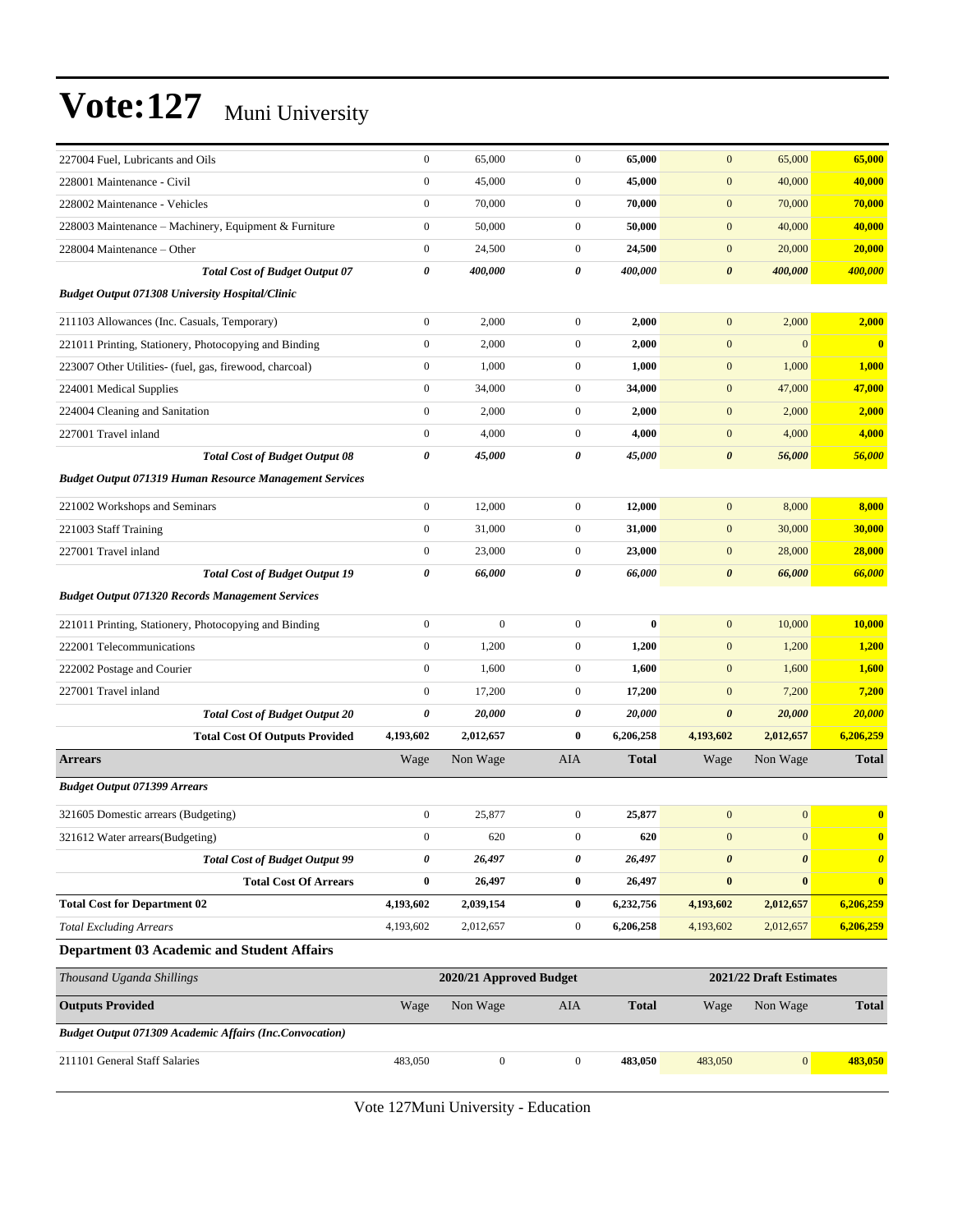| 211102 Contract Staff Salaries                                               | 105,828          | $\boldsymbol{0}$ | $\mathbf{0}$     | 105,828  | 105,827          | $\mathbf{0}$     | 105,827      |
|------------------------------------------------------------------------------|------------------|------------------|------------------|----------|------------------|------------------|--------------|
| 211103 Allowances (Inc. Casuals, Temporary)                                  | $\overline{0}$   | 60,000           | $\boldsymbol{0}$ | 60,000   | $\boldsymbol{0}$ | 127,338          | 127,338      |
| 212101 Social Security Contributions                                         | $\boldsymbol{0}$ | 58,888           | $\boldsymbol{0}$ | 58,888   | $\boldsymbol{0}$ | 58,888           | 58,888       |
| 221001 Advertising and Public Relations                                      | $\boldsymbol{0}$ | 20,000           | $\boldsymbol{0}$ | 20,000   | $\boldsymbol{0}$ | 20,000           | 20,000       |
| 221002 Workshops and Seminars                                                | $\boldsymbol{0}$ | 18,000           | $\mathbf{0}$     | 18,000   | $\mathbf{0}$     | 8,000            | 8,000        |
| 221005 Hire of Venue (chairs, projector, etc)                                | $\boldsymbol{0}$ | 8,000            | $\boldsymbol{0}$ | 8,000    | $\mathbf{0}$     | 10,000           | 10,000       |
| 221007 Books, Periodicals & Newspapers                                       | $\overline{0}$   | 20,000           | $\mathbf{0}$     | 20,000   | $\boldsymbol{0}$ | $\mathbf{0}$     | $\mathbf{0}$ |
| 221008 Computer supplies and Information Technology (IT)                     | $\boldsymbol{0}$ | 8,000            | $\boldsymbol{0}$ | 8,000    | $\boldsymbol{0}$ | 8,000            | 8,000        |
| 221009 Welfare and Entertainment                                             | $\boldsymbol{0}$ | 34,000           | $\boldsymbol{0}$ | 34,000   | $\boldsymbol{0}$ | 24,000           | 24,000       |
| 221011 Printing, Stationery, Photocopying and Binding                        | $\boldsymbol{0}$ | 28,000           | $\boldsymbol{0}$ | 28,000   | $\mathbf{0}$     | 38,000           | 38,000       |
| 221012 Small Office Equipment                                                | $\boldsymbol{0}$ | 5,000            | $\boldsymbol{0}$ | 5,000    | $\mathbf{0}$     | 5,000            | 5,000        |
| 227001 Travel inland                                                         | $\overline{0}$   | 27,051           | $\mathbf{0}$     | 27,051   | $\boldsymbol{0}$ | 27,051           | 27,051       |
| 282103 Scholarships and related costs                                        | $\boldsymbol{0}$ | $\boldsymbol{0}$ | $\boldsymbol{0}$ | $\bf{0}$ | $\mathbf{0}$     | 100,000          | 100,000      |
| <b>Total Cost of Budget Output 09</b>                                        | 588,877          | 286,938          | 0                | 875,816  | 588,877          | 426,277          | 1,015,154    |
| <b>Budget Output 071310 Library Affairs</b>                                  |                  |                  |                  |          |                  |                  |              |
| 211101 General Staff Salaries                                                | 303,572          | $\boldsymbol{0}$ | $\mathbf{0}$     | 303,572  | 303,572          | $\mathbf{0}$     | 303,572      |
| 211102 Contract Staff Salaries                                               | 105,828          | $\boldsymbol{0}$ | $\boldsymbol{0}$ | 105,828  | 105,828          | $\mathbf{0}$     | 105,828      |
| 212101 Social Security Contributions                                         | $\boldsymbol{0}$ | 40,940           | $\boldsymbol{0}$ | 40,940   | $\mathbf{0}$     | 40,940           | 40,940       |
| 221002 Workshops and Seminars                                                | $\boldsymbol{0}$ | 4,000            | $\boldsymbol{0}$ | 4,000    | $\mathbf{0}$     | 2,000            | 2,000        |
| 221007 Books, Periodicals & Newspapers                                       | $\boldsymbol{0}$ | 116,662          | $\mathbf{0}$     | 116,662  | $\mathbf{0}$     | 100,000          | 100,000      |
| 221009 Welfare and Entertainment                                             | $\boldsymbol{0}$ | 8,000            | $\mathbf{0}$     | 8,000    | $\mathbf{0}$     | 6,000            | 6,000        |
| 221011 Printing, Stationery, Photocopying and Binding                        | $\overline{0}$   | 6,000            | $\mathbf{0}$     | 6,000    | $\mathbf{0}$     | 6,000            | 6,000        |
| 222002 Postage and Courier                                                   | $\overline{0}$   | 498              | $\overline{0}$   | 498      | $\mathbf{0}$     | 498              | 498          |
| 227001 Travel inland                                                         | $\mathbf{0}$     | 5,000            | $\boldsymbol{0}$ | 5,000    | $\overline{0}$   | 4,482            | 4,482        |
| <b>Total Cost of Budget Output 10</b>                                        | 409,400          | 181,100          | 0                | 590,500  | 409,400          | 159,920          | 569,320      |
| Budget Output 071311 Student Affairs (Sports affairs, guild affairs, chapel) |                  |                  |                  |          |                  |                  |              |
| 211101 General Staff Salaries                                                | 322,872          | $\boldsymbol{0}$ | $\mathbf{0}$     | 322,872  | 322,872          | $\mathbf{0}$     | 322,872      |
| 211102 Contract Staff Salaries                                               | 105,828          | $\boldsymbol{0}$ | $\boldsymbol{0}$ | 105,828  | 105,828          | $\mathbf{0}$     | 105,828      |
| 211103 Allowances (Inc. Casuals, Temporary)                                  | $\boldsymbol{0}$ | 8,000            | $\mathbf{0}$     | 8,000    | $\mathbf{0}$     | 8,000            | 8,000        |
| 212101 Social Security Contributions                                         | $\boldsymbol{0}$ | 42,870           | $\boldsymbol{0}$ | 42,870   | $\mathbf{0}$     | 42,870           | 42,870       |
| 213002 Incapacity, death benefits and funeral expenses                       | $\boldsymbol{0}$ | 9,500            | $\boldsymbol{0}$ | 9,500    | $\mathbf{0}$     | 9,500            | 9,500        |
| 221002 Workshops and Seminars                                                | $\boldsymbol{0}$ | 15,763           | $\mathbf{0}$     | 15,763   | $\boldsymbol{0}$ | $\boldsymbol{0}$ | $\bf{0}$     |
| 221007 Books, Periodicals & Newspapers                                       | $\boldsymbol{0}$ | 3,152            | $\boldsymbol{0}$ | 3,152    | $\boldsymbol{0}$ | 3,152            | 3,152        |
| 221009 Welfare and Entertainment                                             | $\boldsymbol{0}$ | 9,704            | $\boldsymbol{0}$ | 9,704    | $\boldsymbol{0}$ | 9,704            | 9,704        |
| 221011 Printing, Stationery, Photocopying and Binding                        | $\boldsymbol{0}$ | 10,315           | $\mathbf{0}$     | 10,315   | $\boldsymbol{0}$ | 10,315           | 10,315       |
| 221012 Small Office Equipment                                                | $\boldsymbol{0}$ | 4,000            | $\boldsymbol{0}$ | 4,000    | $\boldsymbol{0}$ | 4,000            | 4,000        |
| 221017 Subscriptions                                                         | $\boldsymbol{0}$ | 7,000            | $\boldsymbol{0}$ | 7,000    | $\boldsymbol{0}$ | 7,000            | 7,000        |
| 222003 Information and communications technology (ICT)                       | $\boldsymbol{0}$ | $\boldsymbol{0}$ | $\boldsymbol{0}$ | $\bf{0}$ | $\boldsymbol{0}$ | 70,000           | 70,000       |
| 224005 Uniforms, Beddings and Protective Gear                                | $\boldsymbol{0}$ | 16,000           | $\boldsymbol{0}$ | 16,000   | $\boldsymbol{0}$ | 16,000           | 16,000       |
| 227001 Travel inland                                                         | $\boldsymbol{0}$ | 15,316           | 0                | 15,316   | $\boldsymbol{0}$ | 25,000           | 25,000       |
| 227002 Travel abroad                                                         | $\boldsymbol{0}$ | 10,000           | $\boldsymbol{0}$ | 10,000   | $\boldsymbol{0}$ | $\mathbf{0}$     | $\bf{0}$     |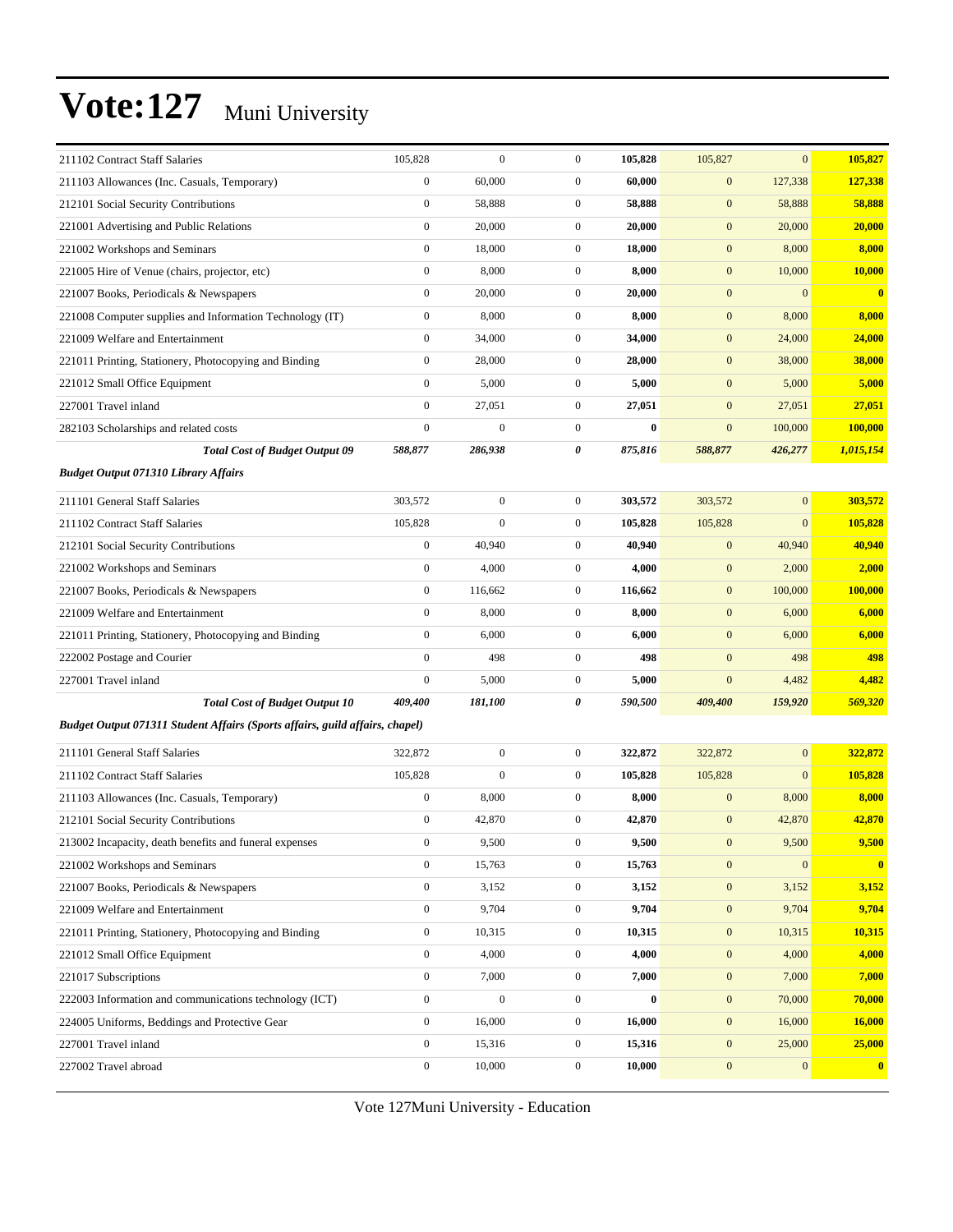| 282103 Scholarships and related costs                                                             | $\boldsymbol{0}$          | 432,079                   | $\mathbf{0}$     | 432,079      | $\mathbf{0}$           | 260,000                 | 260,000        |
|---------------------------------------------------------------------------------------------------|---------------------------|---------------------------|------------------|--------------|------------------------|-------------------------|----------------|
| <b>Total Cost of Budget Output 11</b>                                                             | 428,700                   | 583,700                   | 0                | 1,012,400    | 428,700                | 465,541                 | 894,241        |
| <b>Total Cost Of Outputs Provided</b>                                                             | 1,426,977                 | 1,051,738                 | 0                | 2,478,716    | 1,426,977              | 1,051,738               | 2,478,715      |
| <b>Outputs Funded</b>                                                                             | Wage                      | Non Wage                  | AIA              | <b>Total</b> | Wage                   | Non Wage                | <b>Total</b>   |
| <b>Budget Output 071351 Contributions to Research and International Organizations</b>             |                           |                           |                  |              |                        |                         |                |
| 262101 Contributions to International Organisations (Current)                                     | $\boldsymbol{0}$          | 60,000                    | $\boldsymbol{0}$ | 60,000       | $\mathbf{0}$           | 60,000                  | 60,000         |
| o/w Contributions to International Organizations                                                  | $\boldsymbol{\mathit{0}}$ | 0                         | 0                | $\bf{0}$     | $\boldsymbol{\theta}$  | 60,000                  | 60,000         |
| o/w Contributions to international organisations                                                  | $\boldsymbol{\mathit{0}}$ | 60,000                    | $\theta$         | 60,000       | $\boldsymbol{\theta}$  | $\theta$                | $\mathbf{0}$   |
| <b>Total Cost of Budget Output 51</b>                                                             | 0                         | 60,000                    | 0                | 60,000       | $\boldsymbol{\theta}$  | 60,000                  | 60,000         |
| <b>Budget Output 071353 Guild Services</b>                                                        |                           |                           |                  |              |                        |                         |                |
| 263104 Transfers to other govt. Units (Current)                                                   | $\boldsymbol{0}$          | 70,000                    | $\boldsymbol{0}$ | 70,000       | $\mathbf{0}$           | 70,000                  | 70,000         |
| o/w Transfers to Other Gov.t Units                                                                | $\boldsymbol{\mathit{0}}$ | $\boldsymbol{\mathit{0}}$ | $\theta$         | $\bf{0}$     | $\boldsymbol{\theta}$  | 70,000                  | 70,000         |
| $o/w$ Guild operation                                                                             | 0                         | 70,000                    | 0                | 70,000       | $\boldsymbol{\theta}$  | $\boldsymbol{\theta}$   | $\mathbf{0}$   |
| <b>Total Cost of Budget Output 53</b>                                                             | $\pmb{\theta}$            | 70,000                    | 0                | 70,000       | $\boldsymbol{\theta}$  | 70,000                  | 70,000         |
| <b>Total Cost Of Outputs Funded</b>                                                               | $\bf{0}$                  | 130,000                   | 0                | 130,000      | $\bf{0}$               | 130,000                 | 130,000        |
| <b>Total Cost for Department 03</b>                                                               | 1,426,977                 | 1,181,738                 | 0                | 2,608,716    | 1,426,977              | 1,181,738               | 2,608,715      |
| <b>Total Excluding Arrears</b>                                                                    | 1,426,977                 | 1,181,738                 | $\boldsymbol{0}$ | 2,608,716    | 1,426,977              | 1,181,738               | 2,608,715      |
| <b>Development Budget Estimates</b>                                                               |                           |                           |                  |              |                        |                         |                |
| Project 1685 Retooling of Muni University                                                         |                           |                           |                  |              |                        |                         |                |
|                                                                                                   |                           |                           |                  |              |                        |                         |                |
| Thousand Uganda Shillings                                                                         |                           | 2020/21 Approved Budget   |                  |              |                        | 2021/22 Draft Estimates |                |
| <b>Capital Purchases</b>                                                                          | GoU Dev't External Fin    |                           | <b>AIA</b>       | <b>Total</b> | GoU Dev't External Fin |                         | <b>Total</b>   |
| <b>Budget Output 071375 Purchase of Motor Vehicles and Other Transport Equipment</b>              |                           |                           |                  |              |                        |                         |                |
| 312201 Transport Equipment                                                                        | 350,000                   | $\boldsymbol{0}$          | $\boldsymbol{0}$ | 350,000      | 200,000                | $\mathbf{0}$            | 200,000        |
| Total Cost Of Budget Output 071375                                                                | 350,000                   | 0                         | 0                | 350,000      | 200,000                | $\boldsymbol{\theta}$   | <b>200,000</b> |
| <b>Budget Output 071376 Purchase of Office and ICT Equipment, including Software</b>              |                           |                           |                  |              |                        |                         |                |
| 312202 Machinery and Equipment                                                                    | $\mathbf{0}$              | $\boldsymbol{0}$          | $\boldsymbol{0}$ | $\bf{0}$     | 144,630                | $\mathbf{0}$            | 144,630        |
| 312213 ICT Equipment                                                                              | 100,000                   | $\boldsymbol{0}$          | $\boldsymbol{0}$ | 100,000      | $\mathbf{0}$           | $\mathbf{0}$            | $\bf{0}$       |
| <b>Total Cost Of Budget Output 071376</b>                                                         | 100.000                   | 0                         | 0                | 100,000      | 144,630                | $\boldsymbol{\theta}$   | 144,630        |
| Budget Output 071377 Purchase of Specialised Machinery & Equipment                                |                           |                           |                  |              |                        |                         |                |
| 312202 Machinery and Equipment                                                                    | 971,013                   | $\mathbf{0}$              | $\boldsymbol{0}$ | 971,013      | 541,066                | $\mathbf{0}$            | 541,066        |
| Total Cost Of Budget Output 071377                                                                | 971,013                   | $\boldsymbol{\theta}$     | 0                | 971,013      | 541,066                | $\boldsymbol{\theta}$   | 541,066        |
| Budget Output 071378 Purchase of Office and Residential Furniture and Fittings                    |                           |                           |                  |              |                        |                         |                |
| 312203 Furniture & Fixtures                                                                       | 95,000                    | $\boldsymbol{0}$          | $\boldsymbol{0}$ | 95,000       | 33,700                 | $\boldsymbol{0}$        | 33,700         |
| Total Cost Of Budget Output 071378                                                                | 95,000                    | 0                         | 0                | 95,000       | 33,700                 | $\pmb{\theta}$          | 33,700         |
| <b>Budget Output 071380 Construction and Rehabilitation of Learning Facilities (Universities)</b> |                           |                           |                  |              |                        |                         |                |
| 281503 Engineering and Design Studies & Plans for capital                                         | 200,000                   | $\boldsymbol{0}$          | $\boldsymbol{0}$ | 200,000      | 260,000                | $\boldsymbol{0}$        | 260,000        |
| works<br>281504 Monitoring, Supervision & Appraisal of Capital work                               | 15,000                    | $\boldsymbol{0}$          | $\boldsymbol{0}$ | 15,000       | 20,000                 | $\mathbf{0}$            | 20,000         |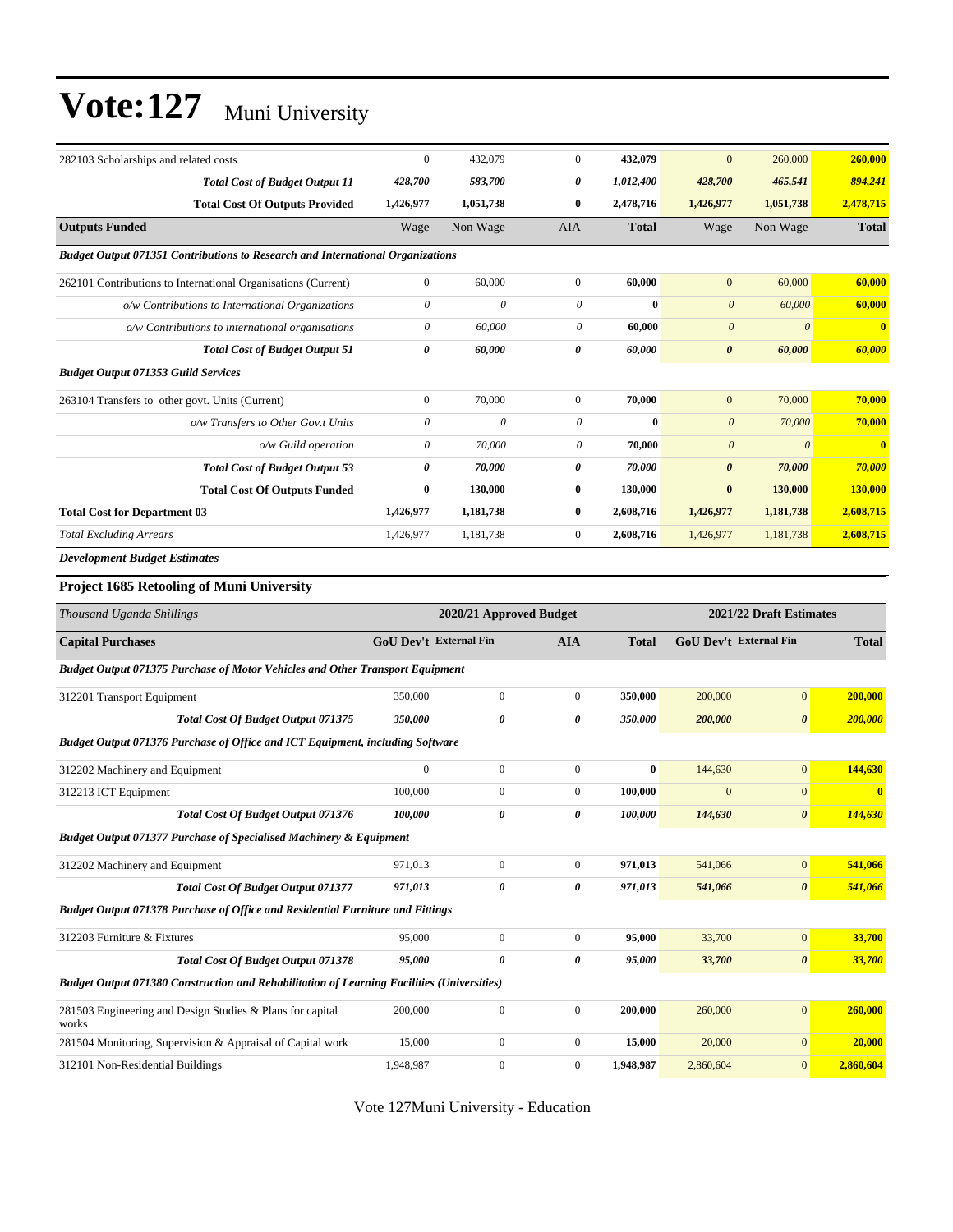| 312102 Residential Buildings              | $\mathbf{0}$                  | $\Omega$            | $\Omega$       | $\mathbf{0}$ | 140,000                       | $\mathbf{0}$          | 140,000                          |
|-------------------------------------------|-------------------------------|---------------------|----------------|--------------|-------------------------------|-----------------------|----------------------------------|
| 312104 Other Structures                   | 520,000                       | $\mathbf{0}$        | $\overline{0}$ | 520,000      | $\mathbf{0}$                  | $\mathbf{0}$          | $\mathbf{0}$                     |
| <b>Total Cost Of Budget Output 071380</b> | 2,683,987                     | 0                   | 0              | 2,683,987    | 3,280,604                     | $\boldsymbol{\theta}$ | 3,280,604                        |
| <b>Total Cost for Capital Purchases</b>   | 4,200,000                     | $\mathbf{0}$        | $\mathbf{0}$   | 4,200,000    | 4,200,000                     | $\overline{0}$        | 4,200,000                        |
| <b>Arrears</b>                            | <b>GoU Dev't External Fin</b> |                     | <b>AIA</b>     | <b>Total</b> | <b>GoU Dev't External Fin</b> |                       | <b>Total</b>                     |
| <b>Budget Output 071399 Arrears</b>       |                               |                     |                |              |                               |                       |                                  |
| 321605 Domestic arrears (Budgeting)       | 47,098                        | $\overline{0}$      | $\Omega$       | 47,098       | $\mathbf{0}$                  | $\mathbf{0}$          | $\mathbf{0}$                     |
| Total Cost Of Budget Output 071399        | 47,098                        | 0                   | 0              | 47,098       | $\boldsymbol{\theta}$         | $\boldsymbol{\theta}$ | $\overline{\boldsymbol{\theta}}$ |
| <b>Total Cost for Arrears</b>             | 47,098                        | 0                   | $\mathbf{0}$   | 47,098       | $\mathbf{0}$                  | $\mathbf{0}$          | $\mathbf{0}$                     |
| <b>Total Cost for Project: 1685</b>       | 4,247,098                     | $\mathbf{0}$        | $\overline{0}$ | 4,247,098    | 4,200,000                     | $\overline{0}$        | 4,200,000                        |
| <b>Total Excluding Arrears</b>            | 4,200,000                     | $\Omega$            | $\mathbf{0}$   | 4,200,000    | 4,200,000                     | $\mathbf{0}$          | 4,200,000                        |
|                                           | GoU                           | <b>External Fin</b> | <b>AIA</b>     | <b>Total</b> | GoU                           | <b>External Fin</b>   | <b>Total</b>                     |
| <b>Total Cost for Sub-SubProgramme 13</b> | 13,088,569                    | $\bf{0}$            | $\bf{0}$       | 13,088,569   | 13,014,974                    | $\bf{0}$              | 13,014,974                       |
| <b>Total Excluding Arrears</b>            | 13,014,974                    | $\mathbf{0}$        | $\overline{0}$ | 13,014,974   | 13,014,974                    | $\overline{0}$        | 13,014,974                       |
|                                           |                               |                     |                |              |                               |                       |                                  |

*Sub-SubProgrammme 14 Delivery of Tertiary Education Programme*

*Recurrent Budget Estimates*

#### **Department 04 Faculty of Techno Science**

| Thousand Uganda Shillings                                 |                | 2020/21 Approved Budget |                |              |              | 2021/22 Draft Estimates |                         |  |
|-----------------------------------------------------------|----------------|-------------------------|----------------|--------------|--------------|-------------------------|-------------------------|--|
| <b>Outputs Provided</b>                                   | Wage           | Non Wage                | <b>AIA</b>     | <b>Total</b> | Wage         | Non Wage                | <b>Total</b>            |  |
| <b>Budget Output 071401 Teaching and Training</b>         |                |                         |                |              |              |                         |                         |  |
| 211101 General Staff Salaries                             | 1,446,211      | $\mathbf{0}$            | $\overline{0}$ | 1,446,211    | 1,446,211    | $\overline{0}$          | 1,446,211               |  |
| 211103 Allowances (Inc. Casuals, Temporary)               | $\overline{0}$ | 13,981                  | $\mathbf{0}$   | 13,981       | $\mathbf{0}$ | 25,001                  | 25,001                  |  |
| 212101 Social Security Contributions                      | $\overline{0}$ | 144,621                 | $\overline{0}$ | 144,621      | $\mathbf{0}$ | 144,621                 | 144,621                 |  |
| 213001 Medical expenses (To employees)                    | $\overline{0}$ | 3,000                   | $\overline{0}$ | 3,000        | $\mathbf{0}$ | $\overline{0}$          | $\overline{\mathbf{0}}$ |  |
| 221001 Advertising and Public Relations                   | $\overline{0}$ | $\mathbf{0}$            | $\overline{0}$ | $\bf{0}$     | $\mathbf{0}$ | 500                     | 500                     |  |
| 221002 Workshops and Seminars                             | $\overline{0}$ | 4,000                   | $\overline{0}$ | 4,000        | $\mathbf{0}$ | 2,255                   | 2,255                   |  |
| 221003 Staff Training                                     | $\Omega$       | $\mathbf{0}$            | $\overline{0}$ | $\mathbf{0}$ | $\mathbf{0}$ | 2,700                   | 2,700                   |  |
| 221008 Computer supplies and Information Technology (IT)  | $\overline{0}$ | 4,000                   | $\overline{0}$ | 4,000        | $\mathbf{0}$ | 2,700                   | 2,700                   |  |
| 221009 Welfare and Entertainment                          | $\overline{0}$ | 3,600                   | $\overline{0}$ | 3,600        | $\mathbf{0}$ | 2,400                   | 2,400                   |  |
| 221011 Printing, Stationery, Photocopying and Binding     | $\overline{0}$ | 5,000                   | $\overline{0}$ | 5,000        | $\mathbf{0}$ | 4,000                   | 4,000                   |  |
| 222001 Telecommunications                                 | $\overline{0}$ | 2,640                   | $\overline{0}$ | 2,640        | $\mathbf{0}$ | 1,000                   | 1,000                   |  |
| 227001 Travel inland                                      | $\overline{0}$ | 6,600                   | $\overline{0}$ | 6,600        | $\mathbf{0}$ | 3,000                   | 3,000                   |  |
| 227002 Travel abroad                                      | $\overline{0}$ | 6,000                   | $\overline{0}$ | 6.000        | $\mathbf{0}$ | 3,000                   | 3,000                   |  |
| 282103 Scholarships and related costs                     | $\mathbf{0}$   | 8,000                   | $\overline{0}$ | 8,000        | $\mathbf{0}$ | 5,000                   | 5,000                   |  |
| <b>Total Cost of Budget Output 01</b>                     | 1,446,211      | 201,442                 | 0              | 1,647,653    | 1,446,211    | 196,177                 | 1,642,388               |  |
| <b>Budget Output 071402 Research and Graduate Studies</b> |                |                         |                |              |              |                         |                         |  |
| 221009 Welfare and Entertainment                          | $\overline{0}$ | $\mathbf{0}$            | $\overline{0}$ | $\mathbf{0}$ | $\mathbf{0}$ | 4,200                   | 4,200                   |  |
| 227001 Travel inland                                      | $\overline{0}$ | $\mathbf{0}$            | $\mathbf{0}$   | $\bf{0}$     | $\mathbf{0}$ | 3,000                   | 3,000                   |  |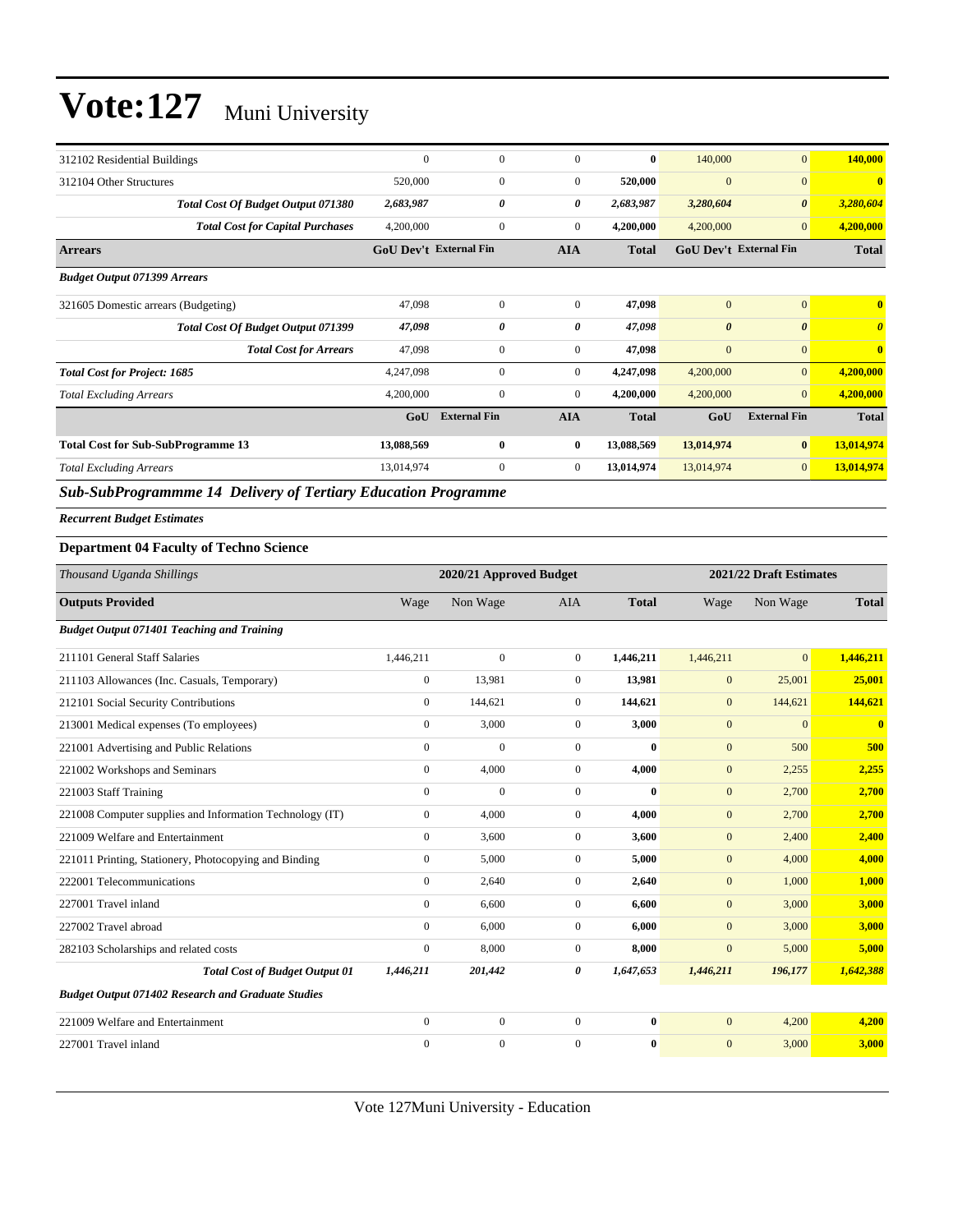| 227002 Travel abroad                                  | $\mathbf{0}$ | $\mathbf{0}$ | $\Omega$     | $\bf{0}$  | $\overline{0}$        | 3,000   | 3,000     |
|-------------------------------------------------------|--------------|--------------|--------------|-----------|-----------------------|---------|-----------|
| <b>Total Cost of Budget Output 02</b>                 | 0            | 0            | 0            | 0         | $\boldsymbol{\theta}$ | 10,200  | 10,200    |
| <b>Budget Output 071403 Outreach</b>                  |              |              |              |           |                       |         |           |
| 221002 Workshops and Seminars                         | $\mathbf{0}$ | $\mathbf{0}$ | $\mathbf{0}$ | $\bf{0}$  | $\boldsymbol{0}$      | 1,500   | 1,500     |
| 221011 Printing, Stationery, Photocopying and Binding | $\mathbf{0}$ | $\mathbf{0}$ | $\mathbf{0}$ | $\bf{0}$  | $\mathbf{0}$          | 1,098   | 1,098     |
| 227001 Travel inland                                  | $\mathbf{0}$ | 29,533       | $\mathbf{0}$ | 29,533    | $\boldsymbol{0}$      | 22,000  | 22,000    |
| <b>Total Cost of Budget Output 03</b>                 | 0            | 29,533       | 0            | 29,533    | $\boldsymbol{\theta}$ | 24,598  | 24,598    |
| <b>Total Cost Of Outputs Provided</b>                 | 1,446,211    | 230,975      | $\bf{0}$     | 1,677,186 | 1,446,211             | 230,975 | 1,677,186 |
| <b>Total Cost for Department 04</b>                   | 1,446,211    | 230,975      | $\bf{0}$     | 1,677,186 | 1,446,211             | 230,975 | 1,677,186 |
| <b>Total Excluding Arrears</b>                        | 1,446,211    | 230,975      | $\mathbf{0}$ | 1,677,186 | 1,446,211             | 230,975 | 1,677,186 |

#### **Department 05 Research and Innovation Department**

| Thousand Uganda Shillings                                 |                  | 2020/21 Approved Budget |                |              | 2021/22 Draft Estimates |                         |                         |
|-----------------------------------------------------------|------------------|-------------------------|----------------|--------------|-------------------------|-------------------------|-------------------------|
| <b>Outputs Provided</b>                                   | Wage             | Non Wage                | <b>AIA</b>     | <b>Total</b> | Wage                    | Non Wage                | <b>Total</b>            |
| <b>Budget Output 071402 Research and Graduate Studies</b> |                  |                         |                |              |                         |                         |                         |
| 211101 General Staff Salaries                             | 296,250          | $\theta$                | $\overline{0}$ | 296,250      | 296,251                 | $\overline{0}$          | 296,251                 |
| 211103 Allowances (Inc. Casuals, Temporary)               | $\boldsymbol{0}$ | 8,000                   | $\overline{0}$ | 8,000        | $\mathbf{0}$            | 12,000                  | 12,000                  |
| 212101 Social Security Contributions                      | $\mathbf{0}$     | 29,625                  | $\overline{0}$ | 29,625       | $\mathbf{0}$            | 29,625                  | 29,625                  |
| 213001 Medical expenses (To employees)                    | $\boldsymbol{0}$ | $\mathbf{0}$            | $\overline{0}$ | $\bf{0}$     | $\mathbf{0}$            | 8,000                   | 8,000                   |
| 221002 Workshops and Seminars                             | $\overline{0}$   | 4.757                   | $\overline{0}$ | 4,757        | $\mathbf{0}$            | $\overline{0}$          | $\overline{\mathbf{0}}$ |
| 221003 Staff Training                                     | $\overline{0}$   | 18,196                  | $\overline{0}$ | 18,196       | $\mathbf{0}$            | $\Omega$                | $\overline{\mathbf{0}}$ |
| 221008 Computer supplies and Information Technology (IT)  | $\overline{0}$   | $\overline{0}$          | $\overline{0}$ | $\bf{0}$     | $\mathbf{0}$            | 8,000                   | 8,000                   |
| 221009 Welfare and Entertainment                          | $\overline{0}$   | 4,000                   | $\overline{0}$ | 4.000        | $\mathbf{0}$            | 20,953                  | 20,953                  |
| 221011 Printing, Stationery, Photocopying and Binding     | $\boldsymbol{0}$ | 20,000                  | $\overline{0}$ | 20,000       | $\mathbf{0}$            | 20,000                  | 20,000                  |
| 221012 Small Office Equipment                             | $\mathbf{0}$     | 5,000                   | $\overline{0}$ | 5,000        | $\mathbf{0}$            | 8,000                   | 8,000                   |
| 222001 Telecommunications                                 | $\Omega$         | 2,400                   | $\overline{0}$ | 2,400        | $\mathbf{0}$            | 2,400                   | 2,400                   |
| 222003 Information and communications technology (ICT)    | $\boldsymbol{0}$ | 4,000                   | $\overline{0}$ | 4,000        | $\mathbf{0}$            | $\mathbf{0}$            | $\overline{\mathbf{0}}$ |
| 227001 Travel inland                                      | $\overline{0}$   | 10.000                  | $\overline{0}$ | 10,000       | $\mathbf{0}$            | 15,000                  | 15,000                  |
| 227002 Travel abroad                                      | $\overline{0}$   | 10,000                  | $\overline{0}$ | 10,000       | $\mathbf{0}$            | $\overline{0}$          | $\overline{0}$          |
| 273101 Medical expenses (To general Public)               | $\overline{0}$   | 8,000                   | $\overline{0}$ | 8,000        | $\mathbf{0}$            | $\overline{0}$          | $\overline{\mathbf{0}}$ |
| <b>Total Cost of Budget Output 02</b>                     | 296,250          | 123,978                 | 0              | 420,228      | 296,251                 | 123,978                 | 420,229                 |
| <b>Total Cost Of Outputs Provided</b>                     | 296,250          | 123,978                 | $\bf{0}$       | 420,228      | 296,251                 | 123,978                 | 420,229                 |
| <b>Total Cost for Department 05</b>                       | 296,250          | 123,978                 | $\bf{0}$       | 420,228      | 296,251                 | 123,978                 | 420,229                 |
| <b>Total Excluding Arrears</b>                            | 296,250          | 123,978                 | $\mathbf{0}$   | 420,228      | 296,251                 | 123,978                 | 420,229                 |
| <b>Department 06 Faculty of Education</b>                 |                  |                         |                |              |                         |                         |                         |
| Thousand Uganda Shillings                                 |                  | 2020/21 Approved Budget |                |              |                         | 2021/22 Draft Estimates |                         |
| <b>Outputs Provided</b>                                   | Wage             | Non Wage                | <b>AIA</b>     | <b>Total</b> | Wage                    | Non Wage                | <b>Total</b>            |

#### *Budget Output 071401 Teaching and Training*

211101 General Staff Salaries 2,983,960 0 0 **2,983,960** 2,983,960 0 **2,983,960**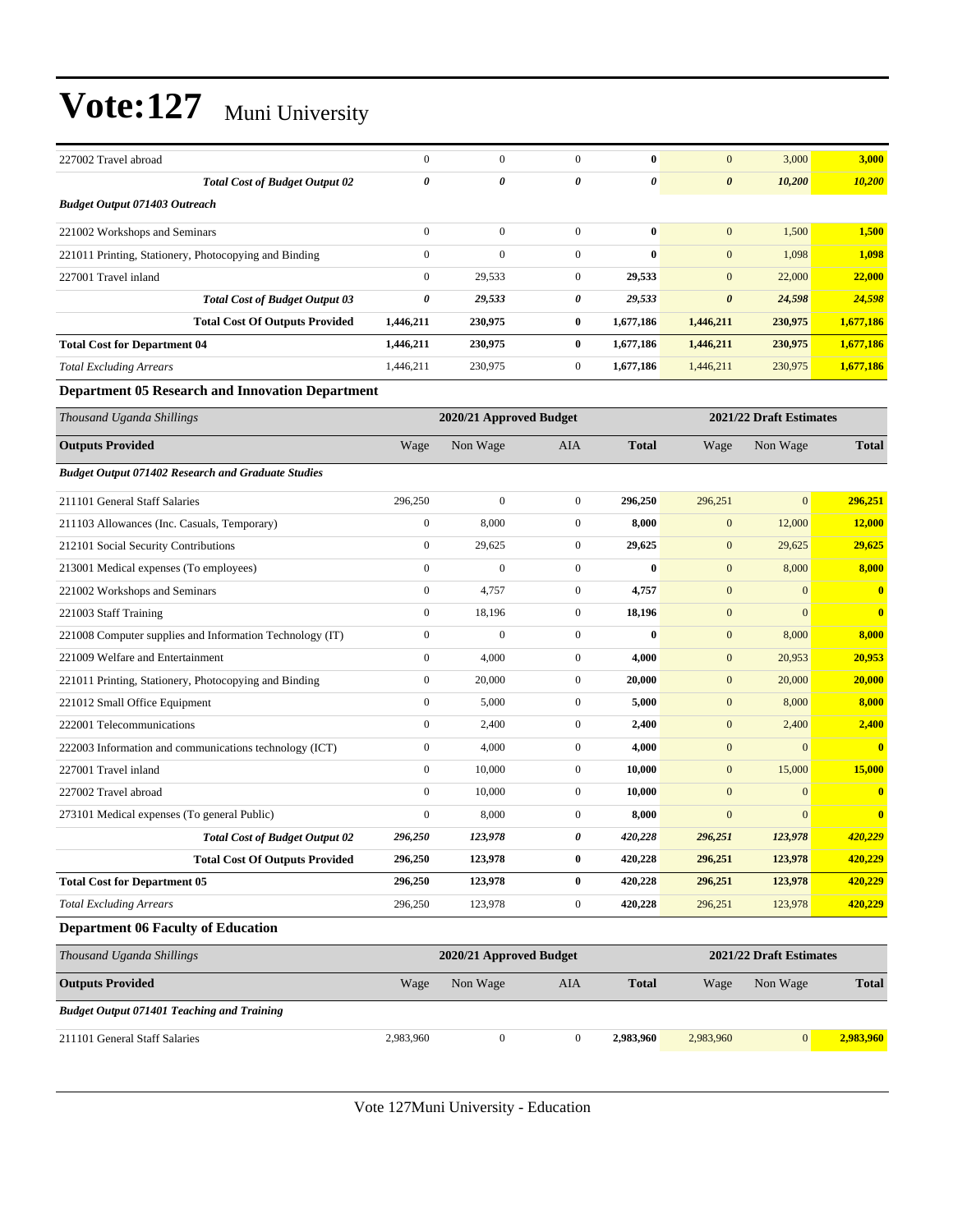| 211103 Allowances (Inc. Casuals, Temporary)               | $\boldsymbol{0}$ | 80,910                  | $\mathbf{0}$     | 80,910       | $\mathbf{0}$          | 80,000                  | 80,000        |
|-----------------------------------------------------------|------------------|-------------------------|------------------|--------------|-----------------------|-------------------------|---------------|
| 212101 Social Security Contributions                      | $\boldsymbol{0}$ | 298,396                 | $\mathbf{0}$     | 298,396      | $\boldsymbol{0}$      | 298,396                 | 298,396       |
| 213001 Medical expenses (To employees)                    | $\boldsymbol{0}$ | 1,000                   | $\boldsymbol{0}$ | 1,000        | $\boldsymbol{0}$      | $\boldsymbol{0}$        | $\bf{0}$      |
| 221001 Advertising and Public Relations                   | $\boldsymbol{0}$ | 10,000                  | $\boldsymbol{0}$ | 10,000       | $\mathbf{0}$          | 2,000                   | 2,000         |
| 221002 Workshops and Seminars                             | $\boldsymbol{0}$ | 28,000                  | $\boldsymbol{0}$ | 28,000       | $\mathbf{0}$          | $\Omega$                | $\bf{0}$      |
| 221003 Staff Training                                     | $\boldsymbol{0}$ | 9,500                   | $\mathbf{0}$     | 9,500        | $\mathbf{0}$          | 20,000                  | 20,000        |
| 221005 Hire of Venue (chairs, projector, etc)             | $\boldsymbol{0}$ | 8,000                   | $\mathbf{0}$     | 8,000        | $\boldsymbol{0}$      | 5,000                   | 5,000         |
| 221007 Books, Periodicals & Newspapers                    | $\boldsymbol{0}$ | 14,000                  | $\mathbf{0}$     | 14,000       | $\boldsymbol{0}$      | 14,000                  | 14,000        |
| 221008 Computer supplies and Information Technology (IT)  | $\boldsymbol{0}$ | 10,000                  | $\boldsymbol{0}$ | 10,000       | $\mathbf{0}$          | 20,000                  | 20,000        |
| 221009 Welfare and Entertainment                          | $\mathbf{0}$     | 20,000                  | $\mathbf{0}$     | 20,000       | $\boldsymbol{0}$      | 5,258                   | 5,258         |
| 221011 Printing, Stationery, Photocopying and Binding     | $\boldsymbol{0}$ | 21,819                  | $\mathbf{0}$     | 21,819       | $\mathbf{0}$          | 18,000                  | 18,000        |
| 221012 Small Office Equipment                             | $\boldsymbol{0}$ | 4,000                   | $\mathbf{0}$     | 4,000        | $\boldsymbol{0}$      | 5,000                   | 5,000         |
| 222001 Telecommunications                                 | $\boldsymbol{0}$ | 3,900                   | $\mathbf{0}$     | 3,900        | $\mathbf{0}$          | 1,000                   | 1,000         |
| 225001 Consultancy Services- Short term                   | $\boldsymbol{0}$ | $\mathbf{0}$            | $\boldsymbol{0}$ | $\bf{0}$     | $\mathbf{0}$          | 5,000                   | 5,000         |
| 227001 Travel inland                                      | $\mathbf{0}$     | 35,000                  | $\mathbf{0}$     | 35,000       | $\mathbf{0}$          | 15,000                  | 15,000        |
| 227002 Travel abroad                                      | $\boldsymbol{0}$ | 6,000                   | $\mathbf{0}$     | 6,000        | $\mathbf{0}$          | 9,871                   | 9,871         |
| <b>Total Cost of Budget Output 01</b>                     | 2,983,960        | 550,525                 | 0                | 3,534,485    | 2,983,960             | 498,525                 | 3,482,485     |
| <b>Budget Output 071402 Research and Graduate Studies</b> |                  |                         |                  |              |                       |                         |               |
| 221011 Printing, Stationery, Photocopying and Binding     | $\boldsymbol{0}$ | $\boldsymbol{0}$        | $\boldsymbol{0}$ | $\bf{0}$     | $\mathbf{0}$          | 12,000                  | 12,000        |
| <b>Total Cost of Budget Output 02</b>                     | $\pmb{\theta}$   | 0                       | 0                | 0            | $\boldsymbol{\theta}$ | 12,000                  | <b>12,000</b> |
| <b>Budget Output 071403 Outreach</b>                      |                  |                         |                  |              |                       |                         |               |
| 227001 Travel inland                                      | $\boldsymbol{0}$ | 20,000                  | $\mathbf{0}$     | 20,000       | $\mathbf{0}$          | 60,000                  | 60,000        |
| <b>Total Cost of Budget Output 03</b>                     | 0                | 20,000                  | 0                | 20,000       | $\boldsymbol{\theta}$ | 60,000                  | 60,000        |
| <b>Total Cost Of Outputs Provided</b>                     | 2,983,960        | 570,525                 | $\bf{0}$         | 3,554,485    | 2,983,960             | 570,525                 | 3,554,485     |
| <b>Total Cost for Department 06</b>                       | 2,983,960        | 570,525                 | $\bf{0}$         | 3,554,485    | 2,983,960             | 570,525                 | 3,554,485     |
| <b>Total Excluding Arrears</b>                            | 2,983,960        | 570,525                 | $\mathbf{0}$     | 3,554,485    | 2,983,960             | 570,525                 | 3,554,485     |
| <b>Department 07 Faculty of Health Sciences</b>           |                  |                         |                  |              |                       |                         |               |
| Thousand Uganda Shillings                                 |                  | 2020/21 Approved Budget |                  |              |                       | 2021/22 Draft Estimates |               |
| <b>Outputs Provided</b>                                   | Wage             | Non Wage                | <b>AIA</b>       | <b>Total</b> | Wage                  | Non Wage                | <b>Total</b>  |
| <b>Budget Output 071401 Teaching and Training</b>         |                  |                         |                  |              |                       |                         |               |
| 211101 General Staff Salaries                             | 1,497,724        | $\boldsymbol{0}$        | $\mathbf{0}$     | 1,497,724    | 1,497,724             | $\vert 0 \vert$         | 1,497,724     |
| 211103 Allowances (Inc. Casuals, Temporary)               | $\mathbf{0}$     | 20,000                  | $\boldsymbol{0}$ | 20,000       | $\mathbf{0}$          | 21,199                  | 21,199        |
| 212101 Social Security Contributions                      | $\boldsymbol{0}$ | 149,772                 | $\boldsymbol{0}$ | 149,772      | $\mathbf{0}$          | 149,772                 | 149,772       |
| 221002 Workshops and Seminars                             | $\boldsymbol{0}$ | 1,000                   | $\boldsymbol{0}$ | 1,000        | $\boldsymbol{0}$      | $\mathbf{0}$            | $\mathbf{0}$  |
| 221009 Welfare and Entertainment                          | $\mathbf{0}$     | 1,000                   | $\boldsymbol{0}$ | 1,000        | $\boldsymbol{0}$      | 2,764                   | 2,764         |
| 221011 Printing, Stationery, Photocopying and Binding     | $\mathbf{0}$     | 4,621                   | $\mathbf{0}$     | 4,621        | $\boldsymbol{0}$      | 3,957                   | 3,957         |
| 221012 Small Office Equipment                             | $\boldsymbol{0}$ | $\boldsymbol{0}$        | $\boldsymbol{0}$ | $\bf{0}$     | $\boldsymbol{0}$      | 500                     | 500           |
| 222001 Telecommunications                                 | $\boldsymbol{0}$ | 1,200                   | $\mathbf{0}$     | 1,200        | $\mathbf{0}$          | 4,000                   | 4,000         |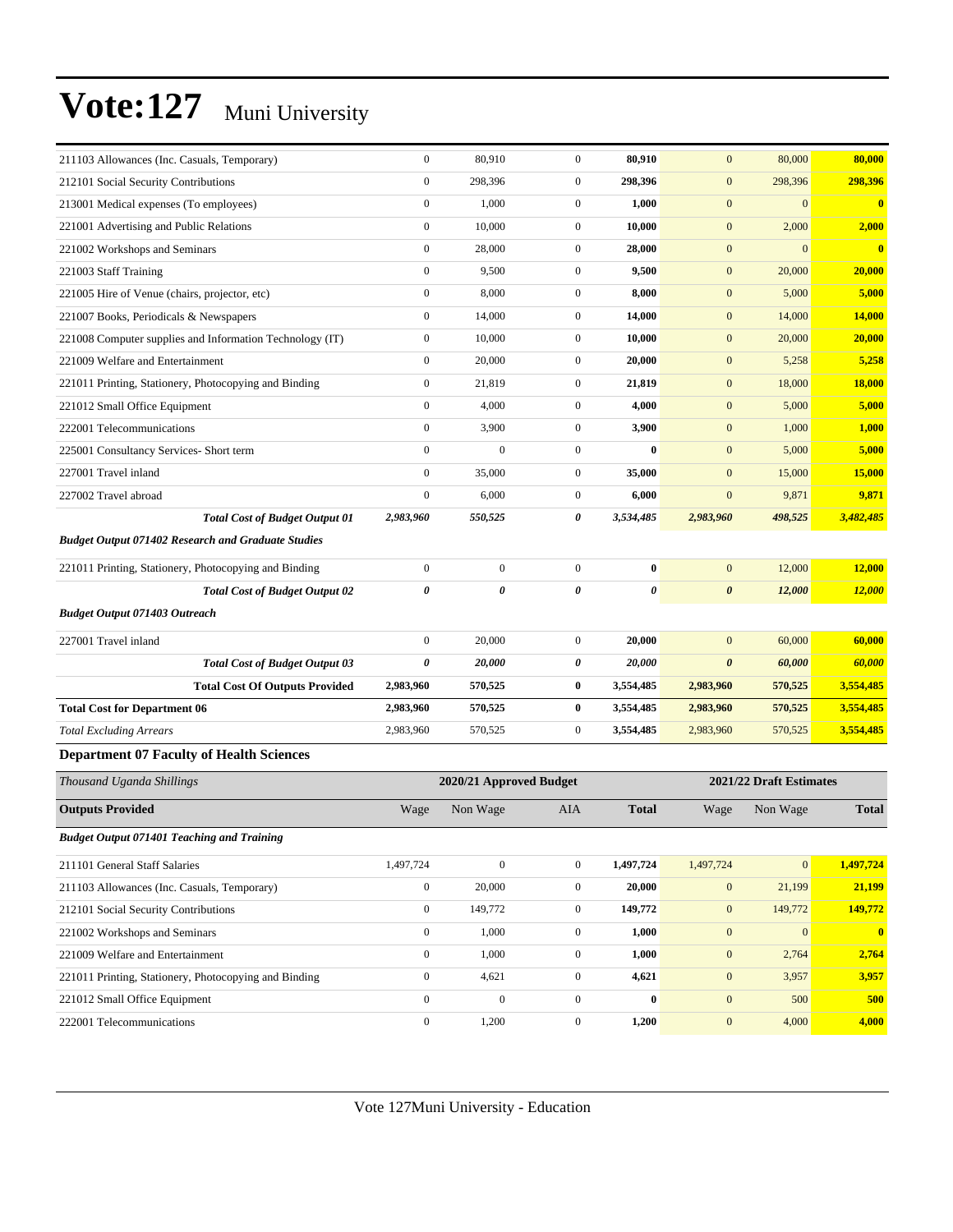| 224001 Medical Supplies                                    | $\boldsymbol{0}$      | 13,900                  | $\boldsymbol{0}$ | 13,900           | $\boldsymbol{0}$        | 10,971                  | 10,971        |
|------------------------------------------------------------|-----------------------|-------------------------|------------------|------------------|-------------------------|-------------------------|---------------|
| 227001 Travel inland                                       | $\boldsymbol{0}$      | 21,000                  | $\mathbf{0}$     | 21,000           | $\boldsymbol{0}$        | 15,330                  | 15,330        |
| <b>Total Cost of Budget Output 01</b>                      | 1,497,724             | 212,493                 | 0                | 1,710,218        | 1,497,724               | 208,493                 | 1,706,217     |
| <b>Budget Output 071403 Outreach</b>                       |                       |                         |                  |                  |                         |                         |               |
| 227001 Travel inland                                       | $\boldsymbol{0}$      | $\mathbf{0}$            | $\mathbf{0}$     | $\bf{0}$         | $\mathbf{0}$            | 4,000                   | 4,000         |
| <b>Total Cost of Budget Output 03</b>                      | 0                     | 0                       | 0                | 0                | $\boldsymbol{\theta}$   | 4,000                   | 4,000         |
| <b>Total Cost Of Outputs Provided</b>                      | 1,497,724             | 212,493                 | $\bf{0}$         | 1,710,218        | 1,497,724               | 212,493                 | 1,710,217     |
| <b>Total Cost for Department 07</b>                        | 1,497,724             | 212,493                 | $\bf{0}$         | 1,710,218        | 1,497,724               | 212,493                 | 1,710,217     |
| <b>Total Excluding Arrears</b>                             | 1,497,724             | 212,493                 | $\mathbf{0}$     | 1,710,218        | 1,497,724               | 212,493                 | 1,710,217     |
| <b>Department 08 Faculty of Science</b>                    |                       |                         |                  |                  |                         |                         |               |
| Thousand Uganda Shillings                                  |                       | 2020/21 Approved Budget |                  |                  |                         | 2021/22 Draft Estimates |               |
| <b>Outputs Provided</b>                                    | Wage                  | Non Wage                | AIA              | <b>Total</b>     | Wage                    | Non Wage                | <b>Total</b>  |
| <b>Budget Output 071401 Teaching and Training</b>          |                       |                         |                  |                  |                         |                         |               |
| 211101 General Staff Salaries                              | 773,389               | $\boldsymbol{0}$        | $\boldsymbol{0}$ | 773,389          | 773,389                 | $\mathbf{0}$            | 773,389       |
| 211103 Allowances (Inc. Casuals, Temporary)                | $\boldsymbol{0}$      | 19,200                  | $\mathbf{0}$     | 19,200           | $\boldsymbol{0}$        | 4,000                   | 4,000         |
| 212101 Social Security Contributions                       | $\boldsymbol{0}$      | 77,339                  | $\mathbf{0}$     | 77,339           | $\boldsymbol{0}$        | 77,339                  | 77,339        |
| 221002 Workshops and Seminars                              | $\boldsymbol{0}$      | 3,400                   | $\mathbf{0}$     | 3,400            | $\boldsymbol{0}$        | $\mathbf{0}$            | $\bf{0}$      |
| 221008 Computer supplies and Information Technology (IT)   | $\boldsymbol{0}$      | 2,100                   | $\mathbf{0}$     | 2,100            | $\boldsymbol{0}$        | 2,000                   | 2,000         |
| 221009 Welfare and Entertainment                           | $\boldsymbol{0}$      | 3,120                   | $\boldsymbol{0}$ | 3,120            | $\boldsymbol{0}$        | 3,821                   | 3,821         |
| 221011 Printing, Stationery, Photocopying and Binding      | $\boldsymbol{0}$      | 2,666                   | $\mathbf{0}$     | 2,666            | $\boldsymbol{0}$        | 3,000                   | 3,000         |
| 221012 Small Office Equipment                              | $\boldsymbol{0}$      | 1,535                   | $\mathbf{0}$     | 1,535            | $\boldsymbol{0}$        | $\mathbf{0}$            | $\bf{0}$      |
| 224001 Medical Supplies                                    | $\boldsymbol{0}$      | 15,000                  | $\mathbf{0}$     | 15,000           | $\boldsymbol{0}$        | 15,000                  | 15,000        |
| 227001 Travel inland                                       | $\boldsymbol{0}$      | 14,800                  | $\boldsymbol{0}$ | 14,800           | $\mathbf{0}$            | 4,000                   | 4,000         |
| <b>Total Cost of Budget Output 01</b>                      | 773,389               | 139,160                 | 0                | 912,549          | 773,389                 | 109,160                 | 882,549       |
| <b>Budget Output 071403 Outreach</b>                       |                       |                         |                  |                  |                         |                         |               |
| 227001 Travel inland                                       | $\boldsymbol{0}$      | $\boldsymbol{0}$        | $\boldsymbol{0}$ | $\bf{0}$         | $\mathbf{0}$            | 30,000                  | 30,000        |
| <b>Total Cost of Budget Output 03</b>                      | $\boldsymbol{\theta}$ | 0                       | 0                | 0                | $\boldsymbol{\theta}$   | 30,000                  | <b>30,000</b> |
| <b>Total Cost Of Outputs Provided</b>                      | 773,389               | 139,160                 | $\bf{0}$         | 912,549          | 773,389                 | 139,160                 | 912,549       |
| <b>Total Cost for Department 08</b>                        | 773,389               | 139,160                 | $\bf{0}$         | 912,549          | 773,389                 | 139,160                 | 912,549       |
| Total Excluding Arrears                                    | 773,389               | 139,160                 |                  | 912,549          | 773,389                 | 139,160                 | 912,549       |
| <b>Department 09 Agriculture and Environmental Science</b> |                       |                         |                  |                  |                         |                         |               |
| Thousand Uganda Shillings                                  |                       | 2020/21 Approved Budget |                  |                  | 2021/22 Draft Estimates |                         |               |
| <b>Outputs Provided</b>                                    | Wage                  | Non Wage                | <b>AIA</b>       | <b>Total</b>     | Wage                    | Non Wage                | <b>Total</b>  |
| <b>Budget Output 071401 Teaching and Training</b>          |                       |                         |                  |                  |                         |                         |               |
| 211101 General Staff Salaries                              | 1,082,598             | $\boldsymbol{0}$        | $\boldsymbol{0}$ | 1,082,598        | 1,082,598               | $\mathbf{0}$            | 1,082,598     |
| 211103 Allowances (Inc. Casuals, Temporary)                | $\boldsymbol{0}$      | 11,256                  | $\boldsymbol{0}$ | 11,256           | $\boldsymbol{0}$        | 16,725                  | 16,725        |
| 212101 Social Security Contributions                       | $\boldsymbol{0}$      | 108,260                 | $\boldsymbol{0}$ | 108,260          | $\boldsymbol{0}$        | 108,260                 | 108,260       |
| 221002 Workshops and Seminars                              | $\boldsymbol{0}$      | $\overline{0}$          | $\overline{0}$   | $\bf{0}$         | $\mathbf{0}$            | 5,000                   | 5,000         |
| 221008 Computer supplies and Information Technology (IT)   | $\boldsymbol{0}$      | $\boldsymbol{0}$        | $\boldsymbol{0}$ | $\boldsymbol{0}$ | $\boldsymbol{0}$        | 25,000                  | 25,000        |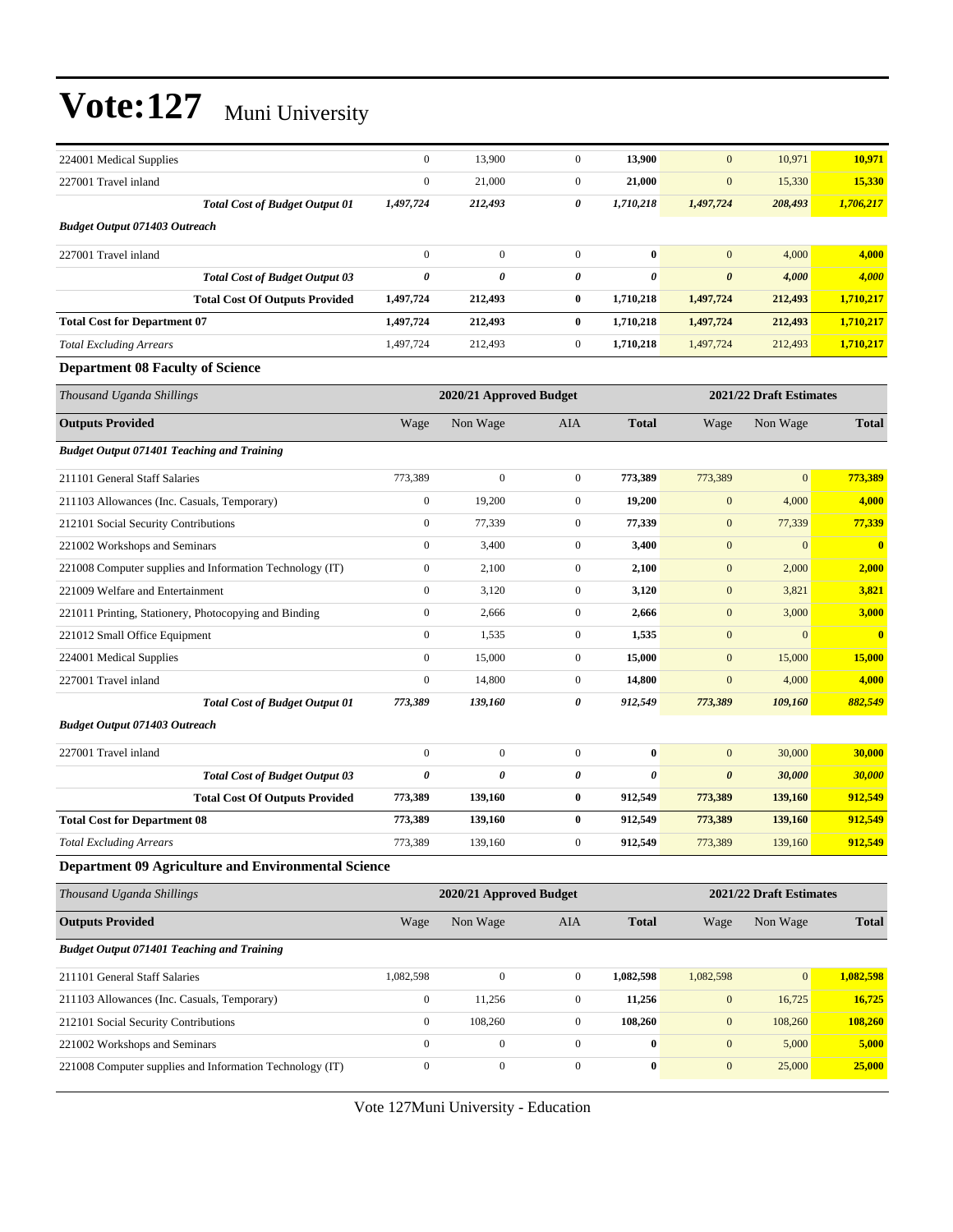| 221009 Welfare and Entertainment                      | $\mathbf{0}$     | 6,100        | $\Omega$     | 6,100        | $\mathbf{0}$     | 6,100          | 6,100          |
|-------------------------------------------------------|------------------|--------------|--------------|--------------|------------------|----------------|----------------|
| 221011 Printing, Stationery, Photocopying and Binding | $\mathbf{0}$     | 9,500        | $\mathbf{0}$ | 9,500        | $\mathbf{0}$     | 9,500          | 9,500          |
| 221012 Small Office Equipment                         | $\mathbf{0}$     | 3,240        | $\mathbf{0}$ | 3,240        | $\mathbf{0}$     | 3,240          | 3,240          |
| 222001 Telecommunications                             | $\mathbf{0}$     | $\mathbf{0}$ | $\Omega$     | $\mathbf{0}$ | $\mathbf{0}$     | 3,000          | 3,000          |
| 222002 Postage and Courier                            | $\mathbf{0}$     | $\mathbf{0}$ | $\mathbf{0}$ | $\bf{0}$     | $\mathbf{0}$     | 1,000          | 1,000          |
| 224001 Medical Supplies                               | $\mathbf{0}$     | 25,369       | $\mathbf{0}$ | 25,369       | $\boldsymbol{0}$ | 12,000         | 12,000         |
| 224005 Uniforms, Beddings and Protective Gear         | $\mathbf{0}$     | 4,520        | $\mathbf{0}$ | 4,520        | $\boldsymbol{0}$ | $\Omega$       | $\overline{0}$ |
| 224006 Agricultural Supplies                          | $\boldsymbol{0}$ | 20,580       | $\mathbf{0}$ | 20,580       | $\boldsymbol{0}$ | $\overline{0}$ | $\overline{0}$ |
| 225001 Consultancy Services- Short term               | $\mathbf{0}$     | $\mathbf{0}$ | $\Omega$     | $\bf{0}$     | $\mathbf{0}$     | 5,000          | 5,000          |
| 227001 Travel inland                                  | $\overline{0}$   | 16,000       | $\mathbf{0}$ | 16,000       | $\mathbf{0}$     | 10,000         | 10,000         |
| <b>Total Cost of Budget Output 01</b>                 | 1,082,598        | 204,825      | 0            | 1,287,423    | 1,082,598        | 204,825        | 1,287,423      |
| <b>Total Cost Of Outputs Provided</b>                 | 1,082,598        | 204,825      | $\bf{0}$     | 1,287,423    | 1,082,598        | 204,825        | 1,287,423      |
| <b>Total Cost for Department 09</b>                   | 1,082,598        | 204,825      | $\bf{0}$     | 1,287,423    | 1,082,598        | 204,825        | 1,287,423      |
| <b>Total Excluding Arrears</b>                        | 1,082,598        | 204,825      | $\mathbf{0}$ | 1,287,423    | 1,082,598        | 204,825        | 1,287,423      |

#### **Department 10 Faculty of Management Science**

| Thousand Uganda Shillings                                |                  | 2020/21 Approved Budget |                  |              |              | 2021/22 Draft Estimates |                         |  |
|----------------------------------------------------------|------------------|-------------------------|------------------|--------------|--------------|-------------------------|-------------------------|--|
| <b>Outputs Provided</b>                                  | Wage             | Non Wage                | <b>AIA</b>       | <b>Total</b> | Wage         | Non Wage                | <b>Total</b>            |  |
| <b>Budget Output 071401 Teaching and Training</b>        |                  |                         |                  |              |              |                         |                         |  |
| 211101 General Staff Salaries                            | 898,610          | $\overline{0}$          | $\mathbf{0}$     | 898,610      | 898,610      | $\mathbf{0}$            | 898,610                 |  |
| 211103 Allowances (Inc. Casuals, Temporary)              | $\boldsymbol{0}$ | 24,000                  | $\overline{0}$   | 24,000       | $\mathbf{0}$ | 43,973                  | 43,973                  |  |
| 212101 Social Security Contributions                     | $\mathbf{0}$     | 89,861                  | $\boldsymbol{0}$ | 89,861       | $\mathbf{0}$ | 89,861                  | 89,861                  |  |
| 221001 Advertising and Public Relations                  | $\mathbf{0}$     | 2,000                   | $\overline{0}$   | 2,000        | $\mathbf{0}$ | 6,000                   | 6,000                   |  |
| 221002 Workshops and Seminars                            | $\mathbf{0}$     | 20,000                  | $\overline{0}$   | 20,000       | $\mathbf{0}$ | $\mathbf{0}$            | $\overline{\mathbf{0}}$ |  |
| 221003 Staff Training                                    | $\mathbf{0}$     | 6,000                   | $\overline{0}$   | 6,000        | $\mathbf{0}$ | 26,000                  | 26,000                  |  |
| 221005 Hire of Venue (chairs, projector, etc)            | $\mathbf{0}$     | 4,000                   | $\overline{0}$   | 4,000        | $\mathbf{0}$ | $\mathbf{0}$            | $\overline{\mathbf{0}}$ |  |
| 221007 Books, Periodicals & Newspapers                   | $\mathbf{0}$     | 5,000                   | $\boldsymbol{0}$ | 5,000        | $\mathbf{0}$ | 5,000                   | 5,000                   |  |
| 221008 Computer supplies and Information Technology (IT) | $\boldsymbol{0}$ | 20,000                  | $\boldsymbol{0}$ | 20,000       | $\mathbf{0}$ | 6,000                   | 6,000                   |  |
| 221009 Welfare and Entertainment                         | $\boldsymbol{0}$ | 15,973                  | $\boldsymbol{0}$ | 15,973       | $\mathbf{0}$ | 17,000                  | 17,000                  |  |
| 221011 Printing, Stationery, Photocopying and Binding    | $\mathbf{0}$     | 13,000                  | $\overline{0}$   | 13,000       | $\mathbf{0}$ | 13,000                  | 13,000                  |  |
| 221012 Small Office Equipment                            | $\mathbf{0}$     | 4,000                   | $\boldsymbol{0}$ | 4.000        | $\mathbf{0}$ | 7,000                   | 7,000                   |  |
| 225001 Consultancy Services- Short term                  | $\mathbf{0}$     | 16,000                  | $\overline{0}$   | 16,000       | $\mathbf{0}$ | 6,000                   | 6,000                   |  |
| 227001 Travel inland                                     | $\theta$         | 11,000                  | $\overline{0}$   | 11,000       | $\mathbf{0}$ | 11,000                  | 11,000                  |  |
| <b>Total Cost of Budget Output 01</b>                    | 898,610          | 230,834                 | 0                | 1,129,444    | 898,610      | 230,834                 | 1,129,444               |  |
| <b>Total Cost Of Outputs Provided</b>                    | 898,610          | 230,834                 | 0                | 1,129,444    | 898,610      | 230,834                 | 1,129,444               |  |
| <b>Total Cost for Department 10</b>                      | 898,610          | 230,834                 | 0                | 1,129,444    | 898,610      | 230,834                 | 1,129,444               |  |
| <b>Total Excluding Arrears</b>                           | 898,610          | 230,834                 | $\boldsymbol{0}$ | 1,129,444    | 898,610      | 230,834                 | 1,129,444               |  |
|                                                          |                  |                         |                  |              |              |                         |                         |  |
|                                                          | GoU              | <b>External Fin</b>     | <b>AIA</b>       | <b>Total</b> | GoU          | <b>External Fin</b>     | <b>Total</b>            |  |
| <b>Total Cost for Sub-SubProgramme 14</b>                | 10,691,533       | $\bf{0}$                | $\bf{0}$         | 10,691,533   | 10,691,533   | $\bf{0}$                | 10,691,533              |  |
| <b>Total Excluding Arrears</b>                           | 10,691,533       | $\mathbf{0}$            | $\mathbf{0}$     | 10,691,533   | 10,691,533   | $\overline{0}$          | 10,691,533              |  |